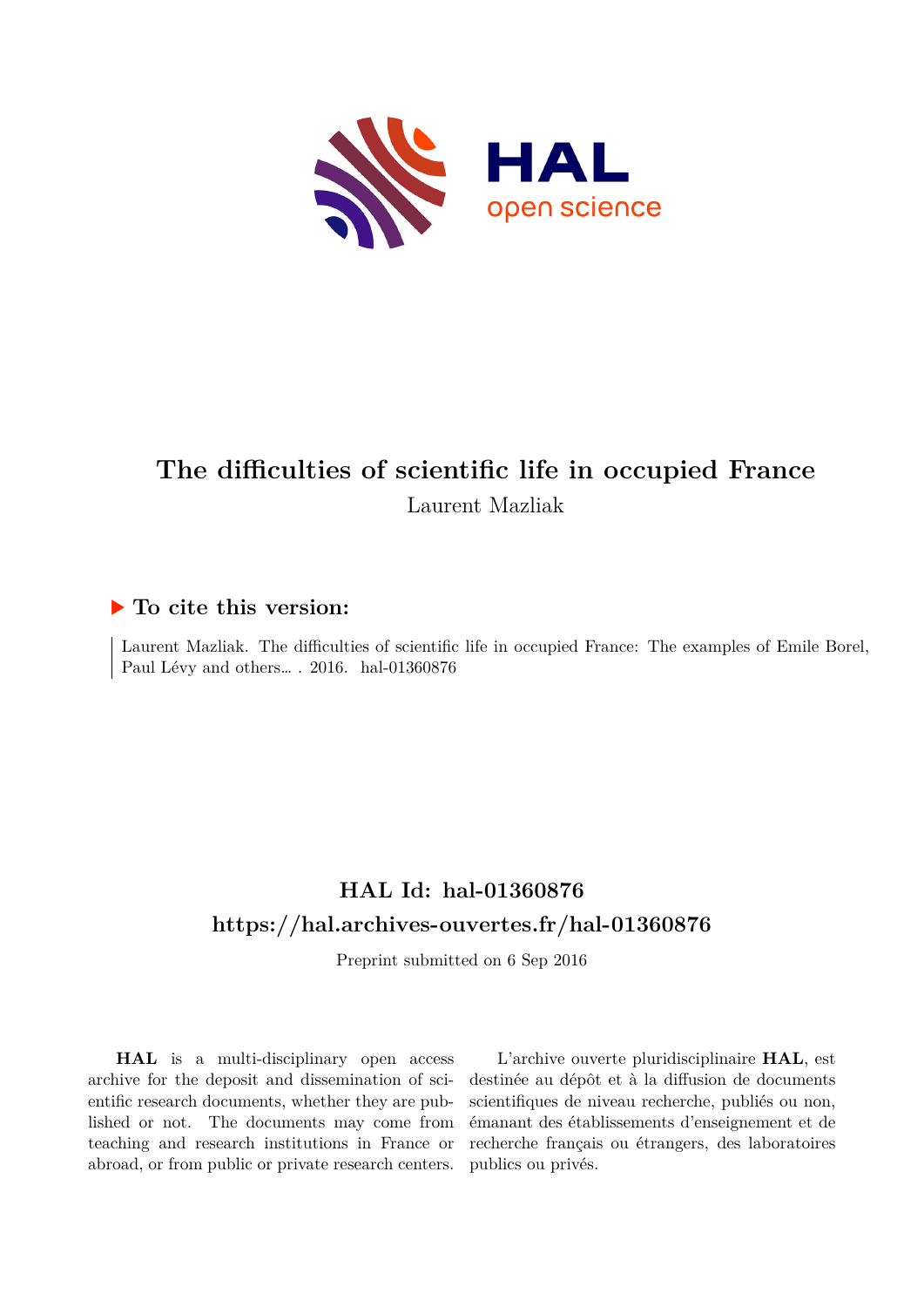## **The difficulties of scientific life in occupied France : the examples of Emile Borel, Paul Lévy and others…1**

#### Laurent MAZLIA $K^2$

#### **Abstract**

*Between June 1940 and the end of 1944, a large part of France (and even the whole of France after November 1942) was occupied and adminstrated by the Germans. In the present paper, we present some aspects of the mathematical life in France during this difficult period. We try to illustrate that in institutional life as well as in scientific aspects, one can find a wide range of behaviours adopted by actors who try to adapt to the new situation in the best possible way.*

#### **Introduction**

 $\overline{a}$ 

Between 1940 and 1944, during World War 2, France was experiencing, at the same time, both an Occupation by German forces and a specific regime, called the French State (Etat Français) under the direction of Marshal Philippe Pétain. It is probably relevant to begin the present paper by questioning the exactness of calling this regime a dictatorship. Though several aspects clearly relate it to this concept, the odd situation which made its existence strongly dependent on the Occupation forces as well as the brevity of its duration (hardly more than 4 years) did not allow the necessary stability of the regime that could have defined it with more precision. For many aspects, the Vichy régime was more a régime "fantoche" (puppet regime) than a real dictatorship which is difficult to conceive without sufficient independence.

This is not, needless to say, in order to find any excuse for the blackest sides of Vichy, the worst being obviously the ferocious repression against several parts of the population (Jews, masons, German or Spanish refugees and others…) and against all kind of public opposition (Communists, Gaullists, the Resistance as a whole). But the historian needs to qualify a regime in comparative studies with the situations in countries under a more indubious dictatorship (Fascist Italy, Nazi Germany, Francoist Spain…) , not least to understand which political decisions about research policy, or which individual choices of actors can be attributed to the dictatorial nature of the regime.

Even if the historiography of the period had met considerable developments after the publication of fundamental works such as *Vichy France* by Paxton in 1973 (Paxton, 2001), one must admit that the tensions are far from having disappeared and that it is still complicated in today's France to have a balanced approach to the period. Moreover, what is obvious to anyone who has looked into it, is how difficult it is to get a general perception of these complicated times. It was above all a "troubled" period, to use the term chosen by the historian Pierre Laborie for his essay *The French of the troubled years* (les Français des

 $1$  This paper was written after a talk a the conference "Mathematical sciences and dictatorships in the 20th century" organized by Luis Saraiva in Lisbon in December 2015. A version will be published with the proceedings of this conference.

<sup>2</sup> Sorbonne Universités - Université Pierre et Marie Curie - Laboratoire de Probabilités et Modèles Aléatoires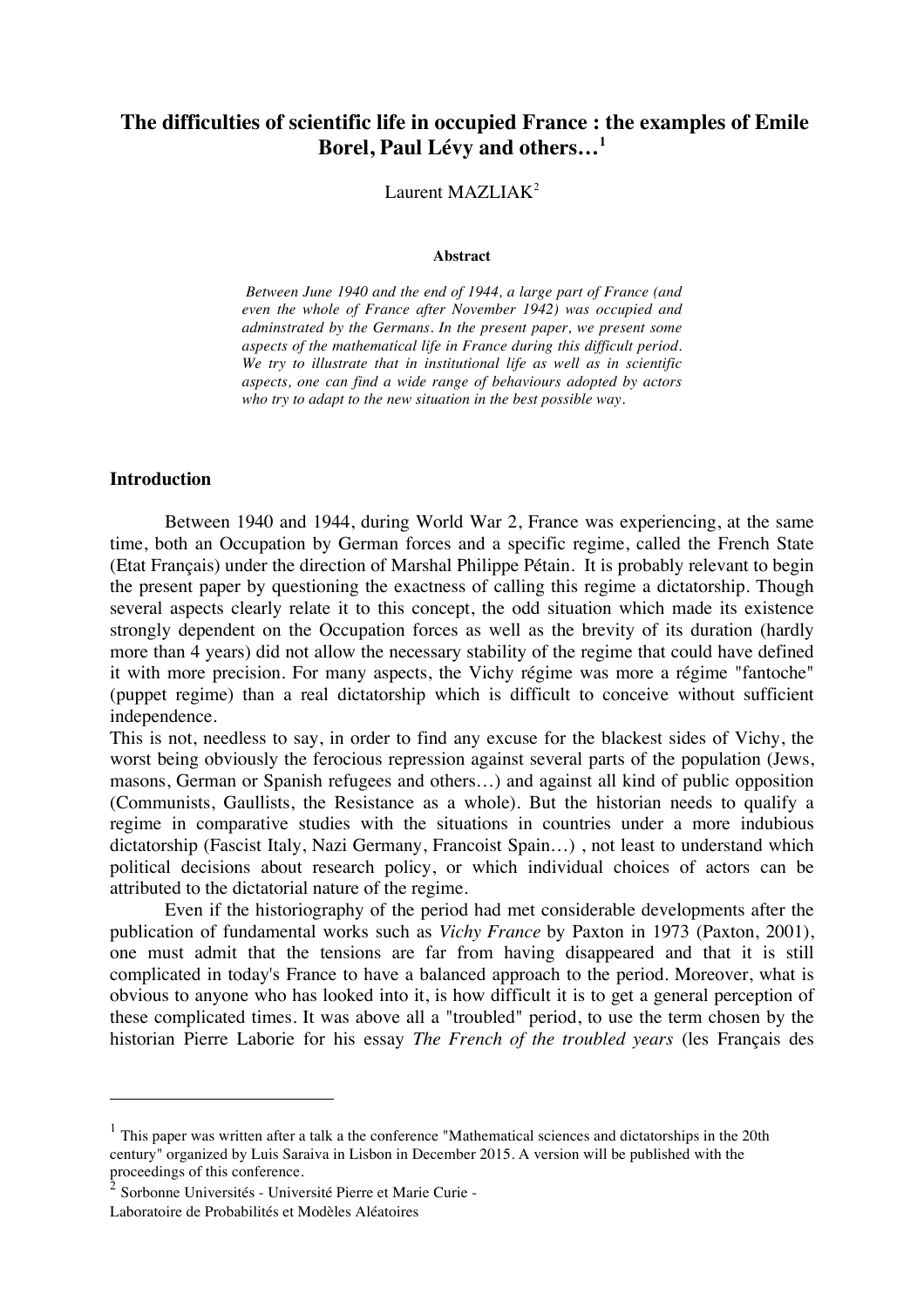années troubles) (Laborie, 2001) from which I borrow the following quotation illustrating the difficulty of such an historical approach.

> *The judgements passed on the collective attitudes and behaviors of the period between 1940 and 1944 are characteristic of this mixture of respectable intentions, fearfulness, and anxiety over all that is at stake in the realm of memory. The extraordinary variety of personal experiences passed on by friends and family, as well as the topic's sensitivity and its popularity – everyone has an opinion on the matter – limit the dispassionate perspective of historians and their efforts to explain what happened. When these perspectives stray too far from what is touchily guarded as "memorially correct" to a particular group or community, they are poorly received, and sometimes even suspected of insidiously striving to justify the unjustifiable. The troubling question of behaviour during the Occupation is a recurring central theme in a debate that has been more about pronouncing judgement than dealing with issues and understanding their complexity. Such questions are deeply relevant to our times because of their moral dimension, and yet too often they are reduced to the level of excessive generalizations, simplistic alternatives, or even summary judgements of the 'all guilty, all collaborationist' variety.3*

I encountered this period, in past researches, on two occasions. The first one was when, together with Marc Barbut and Bernard Locker, we were preparing the edition of the correspondence between Paul Lévy and Maurice Fréchet, published by Hermann in 2004 and subsequently as an English second edition by Springer in 2014 as (Barbut, Locker & Mazliak, 2014). This correspondence extends from 1918 to 1965, with a remarkable set of letters dated from the years of the Occupation, in particular 1942 and 1943, when Paul Lévy, because of the racial laws, had to live clandestinely. Bernard Locker had chosen this subject (Lévy's mathematical works during the war) for his PhD defended in 2001 and he proved, on the basis of these rich documents how these months of isolation in hard personal conditions pushed Lévy to be extremely productive in his mathematical work (I shall return to this point later in the paper). The second encounter with Vichy France was a complete surprise to me, when I found some documents about Borel in the German administrative archive of occupied Paris. These archives were brought back to Paris in the 1990s and only in 2003 were they completely indexed. This implies that these documents are still relatively little exploited, at least for what concerns the intellectual life during the Occupation. This finding was at the origin of the study written with Glenn Shafer about Borel's arrest by the Germans in 1941 together with other members of the Academy of science, published in *Science in Context* in 2011 as (Mazliak & Shafer, 2011). In this paper, we tried to prove how the arrest of Academicians was the result of a fight between several rival services of the German administration and how Vichy officials tried to play their ambiguous part in the middle of this minefield. A concrete consequence of this troubled game was the dismissal of Emile Borel as Perpetual Secretary of the Academy of Science to replace Emile Picard in 1942 (I shall also return to this below).

Not being a specialist of this complicated period, I cannot, in the present paper, go beyond shedding some light on several disparate aspects of this story. In the first part, I shall provide some information about aspects of the scientific institutional life during the Occupation, examining the CNRS (Centre National de la Recherche Scientifique - National Center for Scientific Research), the Academy of Science and the personal file of Lévy, tossed

 $3$  (Laborie, 2001), p.182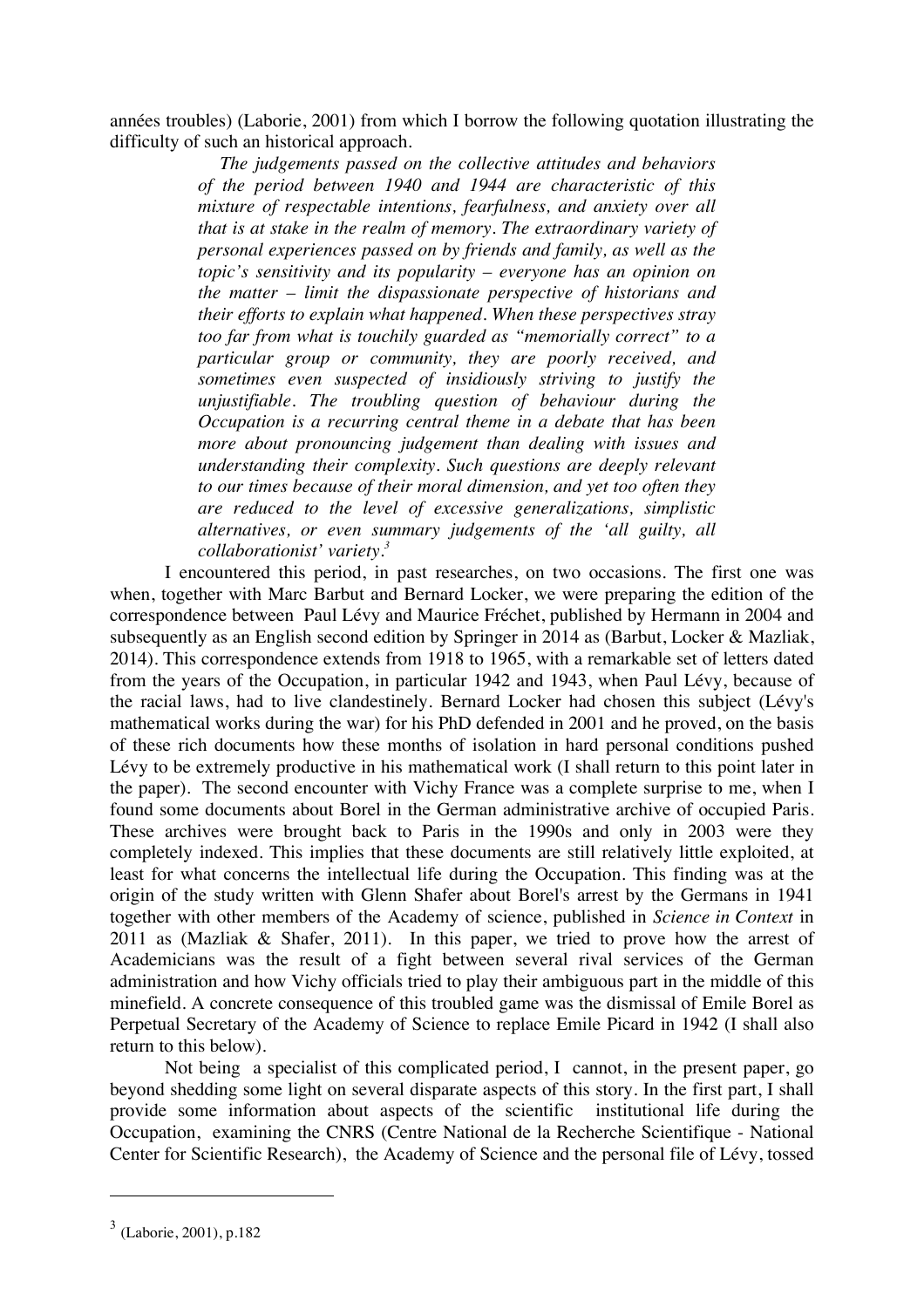around from one institution to another because he was a Jew. I consider also the intricate situation of the prisoners of war - among which a certain number of mathematicians - which was always a sword of Damocles for the Vichy regime (Fishman, 1991).

Then in the second part, I look at some mathematical works realized during the period, trying to emphasize how they were influenced by the special situation of their production.

 As already mentioned, the present paper certainly does not aim to provide a full description of the ambiguous and often contradictory organization of the intellectual stage of France during the Occupation. As we shall see, there is however a permanence to be mentioned, which was to a great extent a specificity of the French situtation: the difficult cohabitation (which may have included a real collaboration but also, sometimes, an assumed opposition) between two concurrent administrations, one imposed by the occupiers, the other one organized by Vichy rulers with French personnel. Both administrations were emanations of repressive totalitarian forms of powers but they did not necessarily follow exactly the same logic, though they often merged when it came to reduce opponents to silence. The French population was taken between these pincers. I will concentrate first on some examples of institutional life, and then of scientific life, both being naturally much intertwined.

#### **1- Some comments about the scientific institutional life in Vichy France**

#### a- The CNRS.

 $\overline{a}$ 

To begin with, let me present some comments about the CNRS. The creation of the *Centre National de la Recherche Scientifique* had been a major institutional creation of the late 1930s in France. It found its roots in the reconversion of several war departments after the end of the Great War, in particular the *Direction des Inventions intéressant la Défense Nationale* created by Painlevé and headed by Borel after 1915 (Roussel, 1989). It is not the place here to describe the processes leading to the official creation of the CNRS in 1939, but let me mention just two aspects of this history : the decisive impulse given to the project when the Front Populaire came into power in 1936 with Léon Blum as President of the Council, and above all the central role played by Jean Perrin who, for years, had been the tireless supporter of the idea of a great independent institution in charge of scientific research in France. The CNRS created in 1939 was obviously Perrin's baby (Perrin, 1938 ; Guthleben, 2013). But Perrin's uncompromising desire of pursuing the fight against Germany in mid-June 1940 compelled him to go to Morocco together with several politicians who refused the Armistice (such as Jean Zay or Pierre Mendès-France) with the famous liner Massilia, and then to go to the United States where he died in 1942. It is therefore not difficult to understand why the reorganization of the CNRS was an urgent task for France's new rulers. The man chosen for this task, replacing Perrin at the head of the Centre and reshaping the institution in a way more suitable to the new spirit of the time, was Charles Jacob<sup>4</sup>, a geologist, member of Paris Academy of Science. Charles Jacob was not really involved in politics, though he clearly defended very conservative social views, quite compatible with Pétain's Révolution Nationale of the right-wing Vichy regime. For a man like Jacob, the harmonious functioning of a society was based on a selection of men trained to command, the "chefs" (leaders), who must be in position to decide and impose their views to their subordinates. Jacob had been a permanent opponent to Perrin's conception of a democratic approach of scientific research politics resulting in the introduction of several elected councils which have to decide the

<sup>&</sup>lt;sup>4</sup> Many details about Jacob and the reorganization of the CNRS during the Occupation are to be found in (Blay, 2012) ; the book contains the integrality of Jacob's report quoted in this section. See also (Chevassus-au-Louis, 2004).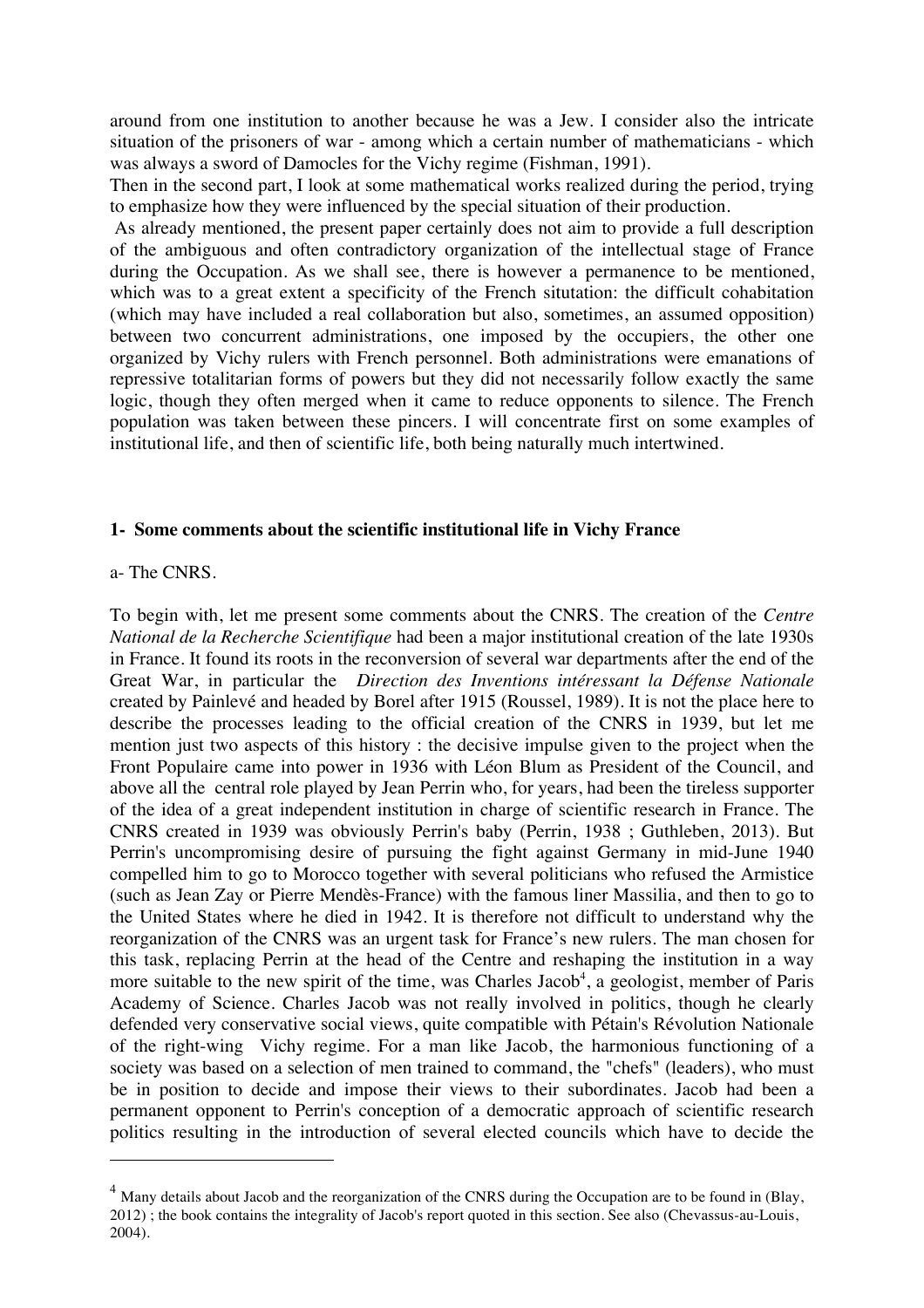research priorities in particular concerning financial support. In one of his reports to Pétain, Jacob wrote with anger "*des comités, toujours des comités, encore des comités*!" (committees, always committees, again committees!). For Jacob, this was a complete nonsense, not only spiritually polluted by Bolshevism, but above all completely inefficient as it resulted in a counterproductive dispersion of the means. During one of his meetings with Pétain that he himself described, Jacob had the following dialogue with the marshall.

> *Pétain: I hear a lot about scientific research Jacob: Yes, Marshal. Pétain: What is scientific research?* Jacob: Until now, only a mess. But, with some order, it can be of *great service to the country. Pétain: You will put it in order. 5*

So Jacob's task was clear in his mind : to be the "chef" the CNRS needed in these difficult times. In December 1940, Jacob wrote for the Government a long report to describe the then current situation of the Centre and his proposals for a reorganization. Jacob's report is impressive by its length and its precision, but also by a modern antidemocratic conception where the power belongs to the technocratic expert. Mathematics were not Jacob's first concern. However, some comments deserve to be examined. A strong idea of Jacob's report was his vigorous support for a single institution for pure and applied science. This had not been the case in Perrin's CNRS, entirely devoted to pure science, a *Centre National de la Recherche Appliquée* being created at the same time. Another requirement by Jacob was the maintaining of a total independence of the CNRS from Universities

> *We declare that there is no need to maintain the separation of two sections, that of pure science and the other of applied science. We must merge them even if we must later conceive slightly different modalities of action for purely scientific research and for those that will be required or used by applications. While merging pure science and applied science is necessary, I am now, on the contrary, a resolute supporter of the need to preserve the independence of the National Centre with respect to Universities, though my first preconceived idea had been the precise opposite. 6*

In the Chapter 1 of his report, called "*pure and applied science*", Jacob claims that the "separation between both domains is more theoretic than real". Jacob's idea is that pure science and applications (on his mind, a synonym for industry) should live in better harmony. The following paragraph sounds rather familiar today but was not at all such in 1940 France.

 $\overline{a}$ 

*Pétain : Qu'est-ce que la recherche?*

<sup>6</sup> *On retiendra qu'il n'y a pas lieu de maintenir la séparation de deux sections, dites l'une de la science pure et l'autre de la science appliquée. Il faut les fusionner quitte à prévoir plus loin des modalités un peu différentes d'action pour les recherches purement scientifiques et pour celles qui seront recquises ou utilisées par les applications. S'il y a lieu de fusionner la science pure et la science appliquée, je suis par contre non moins formel (…) - et quoique parti d'une idée préconçue diamètralement opposée - sur la nécessité de conserver l'indépendance du Centre national vis-à-vis de l'Enseignement supérieur.* (my emphasis)

<sup>5</sup> *Pétain : J'entends beaucoup parler de recherche*

*Jacob : Oui, M. le Maréchal.*

*Jacob : Pour le moment, jusqu'ici, la pagaille. Mais, avec de l'ordre, ça peut rendre de grands services au pays. Pétain : Vous y remettrez de l'ordre.*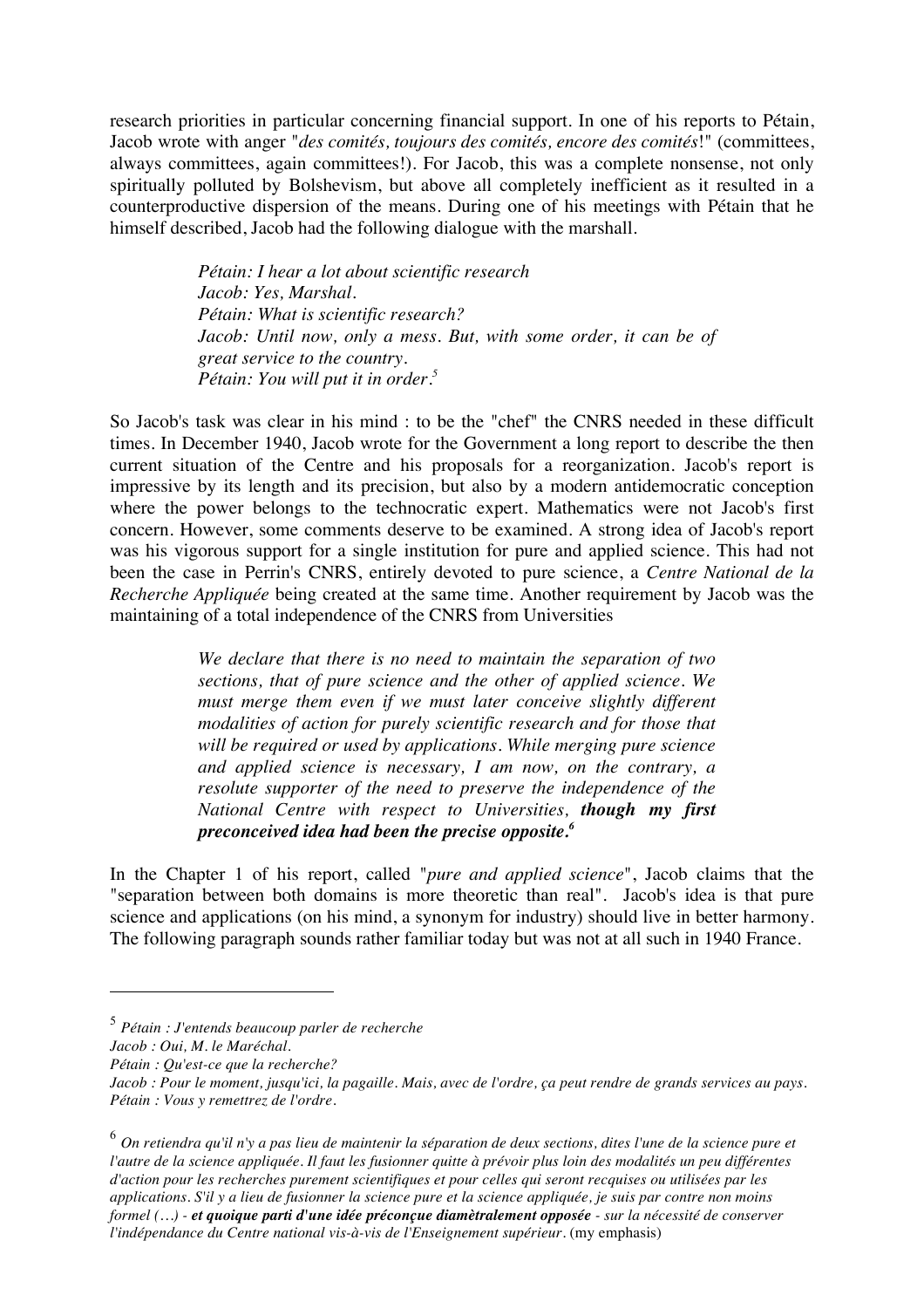*A question, a group of questions arise either from the side of science or from the industrial side. Some men are pretty much aware: some of them, on the industrial side, about the means of the technical process that may be used, even if it must be adapted; the other ones, on the scientific side, about the scientific aspects of the problem. We make them meet each other: they set up a program, a kind of draft. We agree on the teams and laboratories that would undertake the studies, and we provide the means. The experiments must be sometimes pushed to a semi-industrial level, and even an industrial one. The contact will remain constant until its achievement, even right up to production, taking into account the means it requires. Afterwards, if it yielded results, production would spread; This is no longer a scientific matter, but a matter of technique, decision and command, that is no longer the responsibility of the National Centre. 7*

We shall see later that this "new spirit" of interdisciplinarity was used by some to obtain the creation of new laboratories.

#### b- the Academy of Science<sup>8</sup>

 $\overline{a}$ 

If a new institution like the CNRS was coping with the precepts of the Révolution Nationale, old and venerable institutions, such as the Paris Academy of Science, tried to continue their life as if nothing was happening outside, ready however to show their good will to avoid any trouble with the Germans. The twisting, changing attitude of the Academy during the Occupation has been dissected several times. For instance, Michèle Audin has touched on the politics of the Academy in her studies about publishing during the Occupation (Audin, 2009). I shall focus here on a small but important event which happened in 1942, namely the election of a new perpetual secretary after Emile Picard's death in December 1941. Picard had been one of the two permanent secretaries for the Académie des Sciences, the other being the mineralogist Alfred Lacroix (1863–1948). As permanent secretary, Picard had represented the mathematical sciences, which had subsections for geometry, mechanics, astronomy, geography, and physics. On 2 February 1942, the academy elected the physicist and Nobel laureate Louis de Broglie to succeed him. De Broglie's election was a delicate matter. Emile Borel would indeed have been a more natural successor to Picard, as the post had been held traditionally by the academy's most senior pure mathematician. Jacques Hadamard was in fact more senior than Borel, but he had fled to the United States because he was a Jew. A letter from the ministry, dated 30 December 1941, reveals that in response to the minister's official condolences for Picard's death, Lacroix had mentioned the vacancy of the post of permanent secretary and the academy's intention to proceed to an election to fill it. Lacroix asked for an appointment with the Minister Carcopino whom he met on the morning of 7 January 1942.

<sup>7</sup> *Une question, un groupe de questions surgissent soit du côté de la science, soit du côté de l'industrie. Quelques hommes sont à peu près au courant, les uns, du côté de l'industrie, des moyens de réalisation technique dont on pourrait disposer, quitte à les modifier; les autres, du côté de la science, de la physionomie scientifique des problèmes. On les réunit : ils dressent un programme, une sorte d'avant-projet. On se met d'accord sur les équipes et les laboratoires qui entreprendraient les études, et on leur en fournit les moyens. Les expériences devront être poussées parfois jusqu'à une échelle semi-industrielle, voire même industrielle. Le contact restera permanent, jusqu'à la réalisation, jusqu'à la production, en tenant compte des moyens de celle-ci. Après quoi, si l'on a abouti à des résultats, la production essaimera ; ce n'est plus alors affaire de science, mais affaire de technique, de décision et de commandement, qui n'est plus du ressort du Centre national.* 

 $88$  Further details may be found in (Mazliak & Shafer, 2011).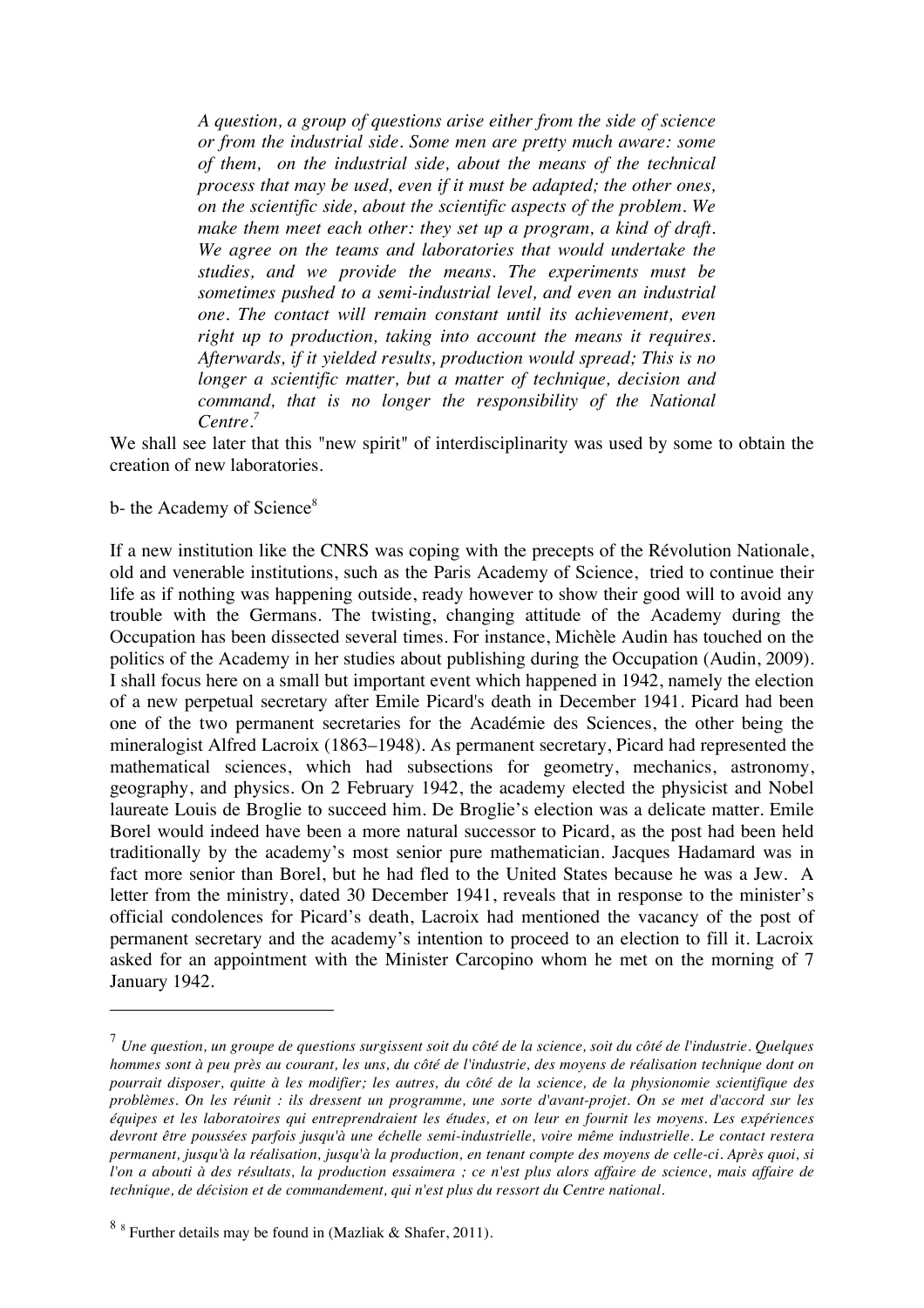The next day, Lacroix wrote to the members of the academy laying out how the new permanent secretary would be elected, with reference to documents going back to 1803, when the post had been introduced. There would be nothing out of the ordinary about such a notice, but the circumstances seem to have required supplementary precautions. Perhaps someone had suggested leaving the post vacant, because Lacroix cites an article of the regulations that had been amended in 1816 to state that the academy would not deliberate about whether or not to elect someone to the post but would elect a commission of six members from the concerned section (mathematical sciences in this case), which would produce a list of candidates in consultation with the academy's president. Lacroix then proposed a calendar for the process: the commission would be named on 19 January, it would name the candidates on 26 January, and the election would take place on 2 February if a quorum of 40 could be assembled; failing the quorum the election would take place on 9 February by simple majority of those present. It is relevant to observe that due to the circumstances (exile of some members, difficulties of communication between the two zones in France etc.) there had not been a quorum at any of the meetings of the Academy for December 1941.

A document, in Lacroix's hand, indicates the results of a secret committee meeting on 12 January that chose the commission members to be elected by the assembly the following week. The commission consisted, naturally, of the most senior members of the five subsections: Borel for geometry, Villat for mechanics, Deslandres for astronomy, Bourgeois for geography, and Cotton for physics, along with Maurain as the most senior of the other members of the section. The two candidates proposed by the commission on 19 January were Louis de Broglie and Elie Cartan. In his 7 January notice, Lacroix had prescribed that the commission would not make a report, on the surprising grounds that its work concerned a competition among colleagues.

On 2 February, 41 members of the academy were present, and 39 voted: 22 for de Broglie, 15 for Cartan, and two with blank ballots. The same day, Lacroix sent Carcopino an excerpt of the minutes proclaiming de Broglie's election and asking him to confirm the choice. The published minutes of the following week's meeting records the confirmation and reproduces de Broglie's very politically correct acceptance speech. He merely affirmed that the Académie des Sciences had to play its role in the difficult times being endured for the sake of the country's recovery. Such rhetoric would have been completely satisfactory from the viewpoint of the Vichy government, which always insisted that it was working for the restoration of the country and for its future triumphs.

Borel was thus swiflty put aside from a position he should have obtained. In our paper with Glenn Shafer about Borel's arrest in 1941, we expose how he tried to reverse the situation at the Liberation but did not obtain de Broglie's resignation.

c - Paul Lévy's institutional situation<sup>9</sup>

 $\overline{a}$ 

Another aspect on which I focus is Paul Lévy's academic afflilation between 1940 and 1941. Born in 1886, Paul Lévy had been since 1913 a professor of mathematics at the Ecole des Mines in Paris, the school where he received his engineering degree after his outstanding studies at the Ecole Polytechnique (Lévy was one of the extremely rare French mathematicians of his generation to have chosen Polytechnique instead of the Ecole

<sup>&</sup>lt;sup>9</sup> Most primary sources quoted in this section were found by Bernard Locker for his PhD thesis in Dossier Paul Lévy. Centre des Archives Contemporaines (Fontainebleau). Cote 771390, art.597.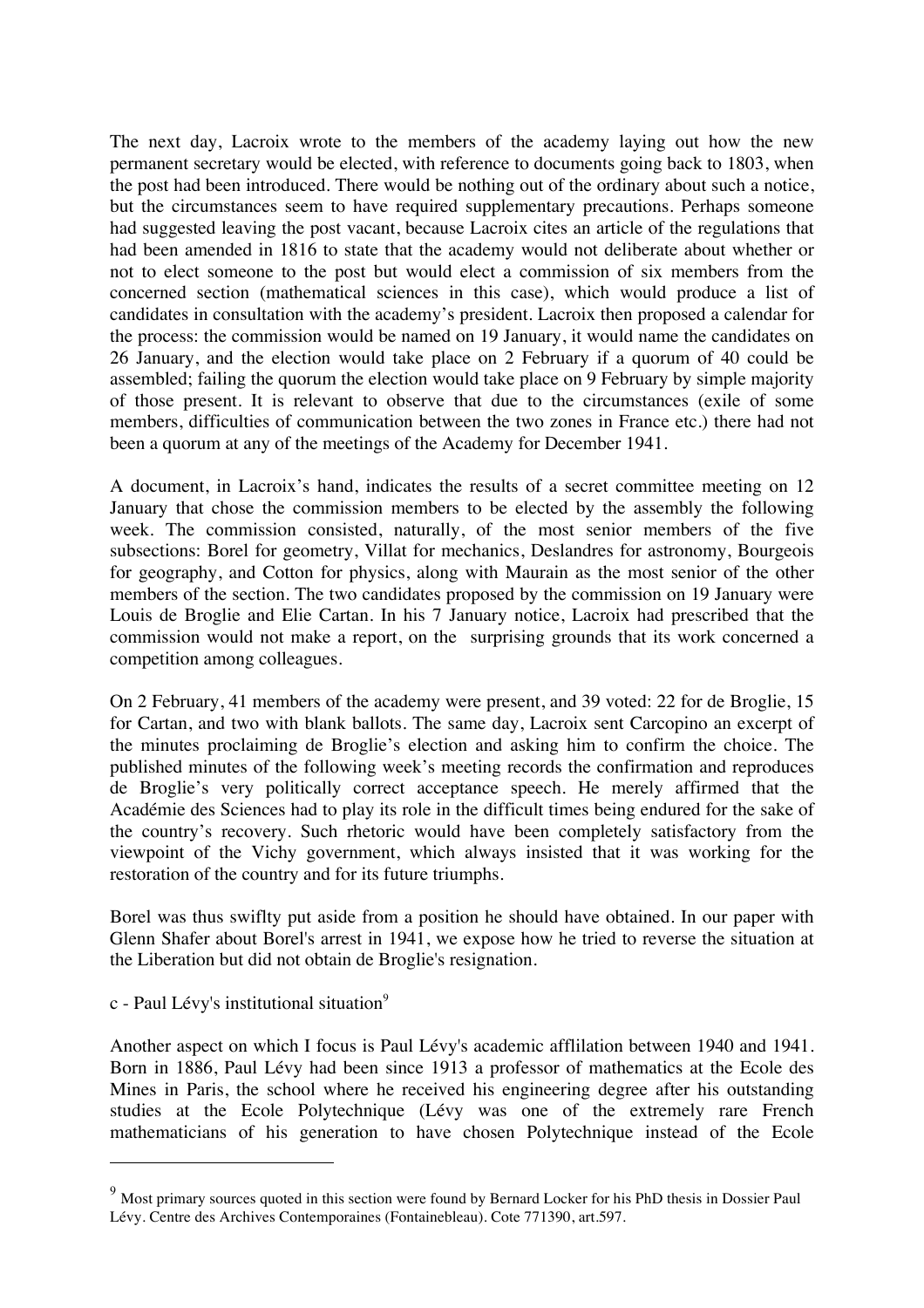Normale). From 1920, Lévy became one of the most renowned professors of mathematical analysis at the Ecole Polytechnique in Paris. He was also one of the leading probabilists of the time, a prominent specialist of the study of stochastic processes.<sup>10</sup> After the 1940 Armistice, the Ecole Polytechnique, which had a military status was ordered to relocate to Lyon where teaching activities would resume, in a demilitarized context.

Lévy's situation in Lyon became immediately problematic when, in conformity with the October 3rd Statute of Jews, he was soon dismissed from his teaching position. On December 19th, 1940, Paul Lévy received the following laconic letter from the Minister of Industrial Production and Labour

> *I have the honor to inform you that under the Act of October 3, 1940, you cease to perform your duties in accordance with Article 7 of the said law, from December 20, 1940. 11*

However, in the first months of Vichy regime, the director of the Ecole Polytechique, General Henri Calvel, seems to have tried to limit the effects of the discriminations within the school.<sup>12</sup> It may be through his action that a decree in favor of Lévy was published in the Journal Officiel on 14 March 1941.

> *The article of the Law of 3 October 1940 on the status of Jews planned that the Jews who provided outstanding services to the State by their scientific literary or artistic work could be excluded from the prohibitions of the aforementioned law. At its meeting of 21 February 1941, the Council of Ministers considered that the benefit of this provision could be applied to Mr. Paul Levy. We, Philippe Pétain, Marshal of France decree:*

*Article One: Mr. Lévy (Paul) mining engineer, professor at the Ecole Polytechnique and the School of Mines is freed from the bans imposed by the Law of October 3, 1940. 13*

Another decree on 7 May 1941 reestablished Lévy as a member of the Corps des Mines which was his basic affiliation since 1913. Lévy lived in this fragile equilibrium during a little more than one year, teaching at the Ecole Polytechnique established in Lyon. We have some poignant pictures of Lévy's lectures at the Ecole Polytechnique situated in the theatre Comoedia in Lyon in 1941.

 $\overline{a}$ 

*Nous, Philippe Pétain, Maréchal de France décrétons :*

 $10$  The amazing passage from functional calculus to probability is described in (Mazliak, 2015).

<sup>11</sup> *J'ai l'honneur de vous faire connaître qu'en application de la loi du 3 octobre 1940, vous cessez d'exercer vos fonctions dans les conditions prévues à l'article 7 de la dite loi, à dater du 20 décembre 1940.*

 $12$  See (Guigueno, 2000), for instance p.64.

<sup>13</sup> *L'article de la loi du 3 octobre 1940 portant statut des Juifs a prévu que les Juifs ayant rendu à l'Etat des services exceptionnels par des travaux littéraires scientifiques ou artistiques pourraient être relevés des interdictions prévues par la dite loi.* 

*Au cours de sa réunion du 21 février 1941, le Conseil des ministres a estimé que le bénéfice de cette disposition pouvait être appliqué à Monsieur Paul Lévy.* 

*Article Premier : Monsieur Lévy (Paul) ingénieur des Mines, professeur à l'Ecole Polytechnique et à l'Ecole supérieure des Mines est relevé des interdictions prononcées par la loi du 3 octobre 1940.*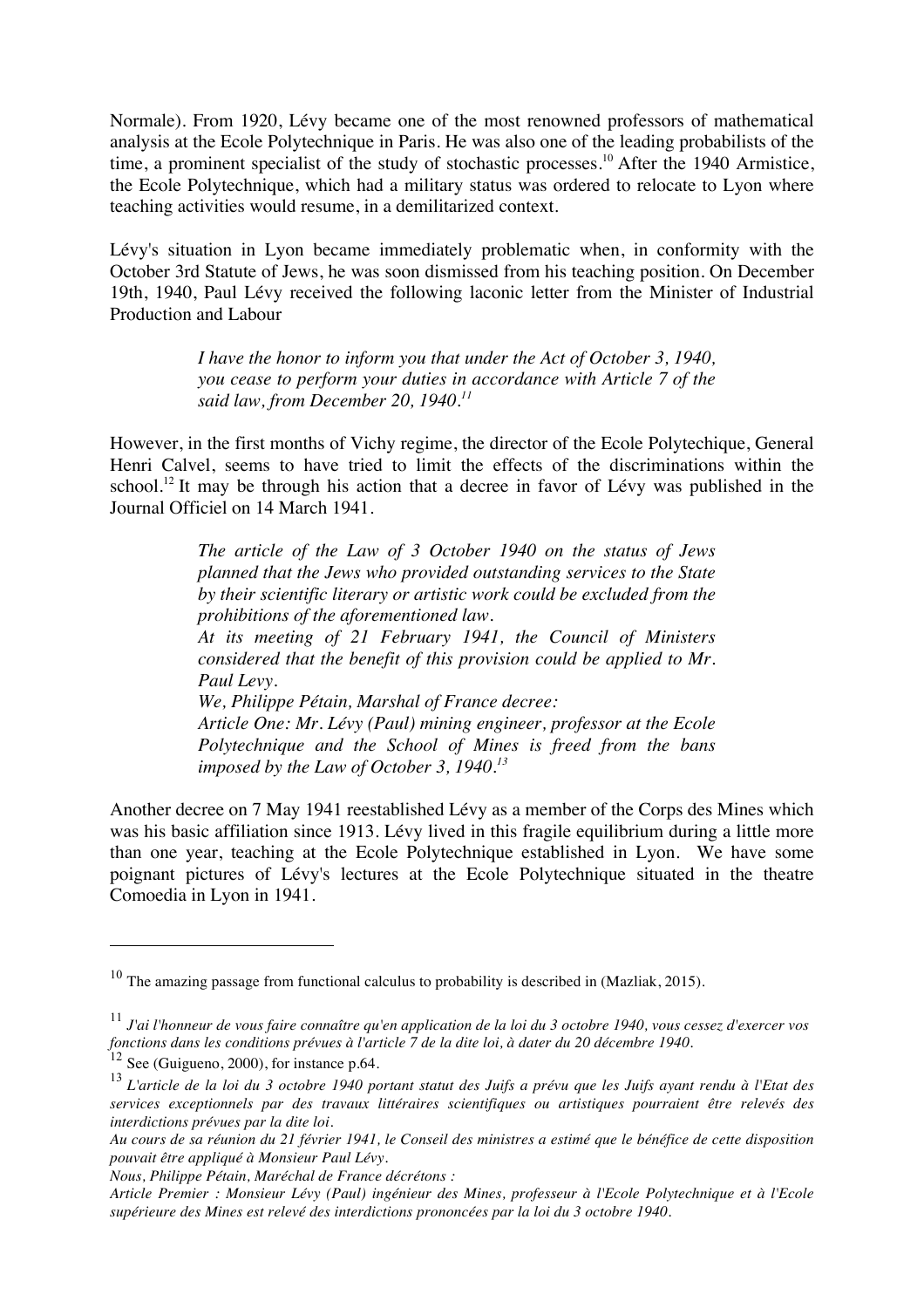The situation in Summer-Autumn 1942 dramatically changed with the prolungation of the war, the Germans trampling across the Soviet Union and finally the Americano-British landing in North-Africa followed by the German invasion of the south zone of France on November 11th. Though we do not know exactly when and how, Lévy accepted to leave Lyon and to settle down in the only part of France where Jews were still left in relative peace, namely the Italian occupation zone along the Alps. It may seem strange at first glance that the Italians were more generous in France than in Italy itself where the racial laws were applied with rigor. This had nothing to do with humanitarian feelings, but was a part of Mussolini's *realpolitik* desiring to display its independence from both the Germans and Vichy rulers. Lévy was near Grenoble, as his son-in-law, Robert Piron, who was not a Jew, had a position at the Institut polytechnique of this town. On 4 November 1942, Lévy wrote to Fréchet (Barbut & Locker & Mazliak, 2014)

*My dear Colleague,*

 *I have received your letter of October 22 and the parcel it mentioned. I have not returned either to Grenoble or Montbonnot, and do not know where I will spend the winter. This explains why your mail has taken 12 days to reach me. Write me at Paul Piron, Polytechnic Institute, 46 Avenue Félix Viallet, Grenoble. Robert Piron, who himself left Montbonnot, will forward. 14*

Lévy had therefore been absent from Lyon since the end of 1942, and, at the end of the Academic year 1942-43, the new governor of the Ecole Polytechnique wished to sort Lévy out, as the school's return to Paris had been decided. He wrote to the minister, Jean Bichelonne. 15 Bichelonne was an unambiguous supporter of an extreme industrial collaboration but he was also a former brilliant student of the Polytechnique himself, one of Lévy's favourite. His role in Lévy's affairs as we perceive it from the archives was ambiguous : it is quite possible that he was secretly of some help to protect his former professor. On June 1943, Bichelonne wrote :

> *I have the honor to inform you that Mr. Paul Levy must be considered as never having ceased to belong to the Corps des Mines (...). I intend to ask the General Secretary for Industrial Production to find a new employment for him. You will have to authorize his salary up until 30 September 1943. 16*

But *Monsieur le Secrétaire Général à la Production Industrielle*, from whom depended the Corps des Mines, was not pleased at all with the idea of dealing with the case of Lévy. On 8 December 1943, he wrote

> *At present, among the 16 inspectors general of Mines 14 are in function and 2 are about to be appointed. The reintegration of Mr. Paul Levy would have the effect of barring the way to one of the*

<sup>14</sup> *Mon cher Collègue, J'ai bien reçu votre lettre du 22 Octobre et l'envoi qu'elle m'annonçait. Je ne suis pas rentré à Grenoble ni à Montbonnot, et ne sais pas où je passerai l'hiver. Cela explique que votre envoi ait mis 12 jours à m'atteindre. Ecrivez moi à l'adresse Paul Piron, Institut polytechnique, 46 Avenue Félix Viallet, Grenoble- Robert Piron, qui a lui-même quitté Montbonnot, fera suivre.*

<sup>15</sup> On Bichelonne, see (Yagil, 2015).

<sup>16</sup> *J'ai l'honneur de vous faire connaître que M.Paul Lévy doit être considéré comme n'ayant jamais cessé d'appartenir au Corps des Mines (…). J'ai l'intention de le remettre à disposition de Monsieur le Secrétaire Général à la Production Industrielle.*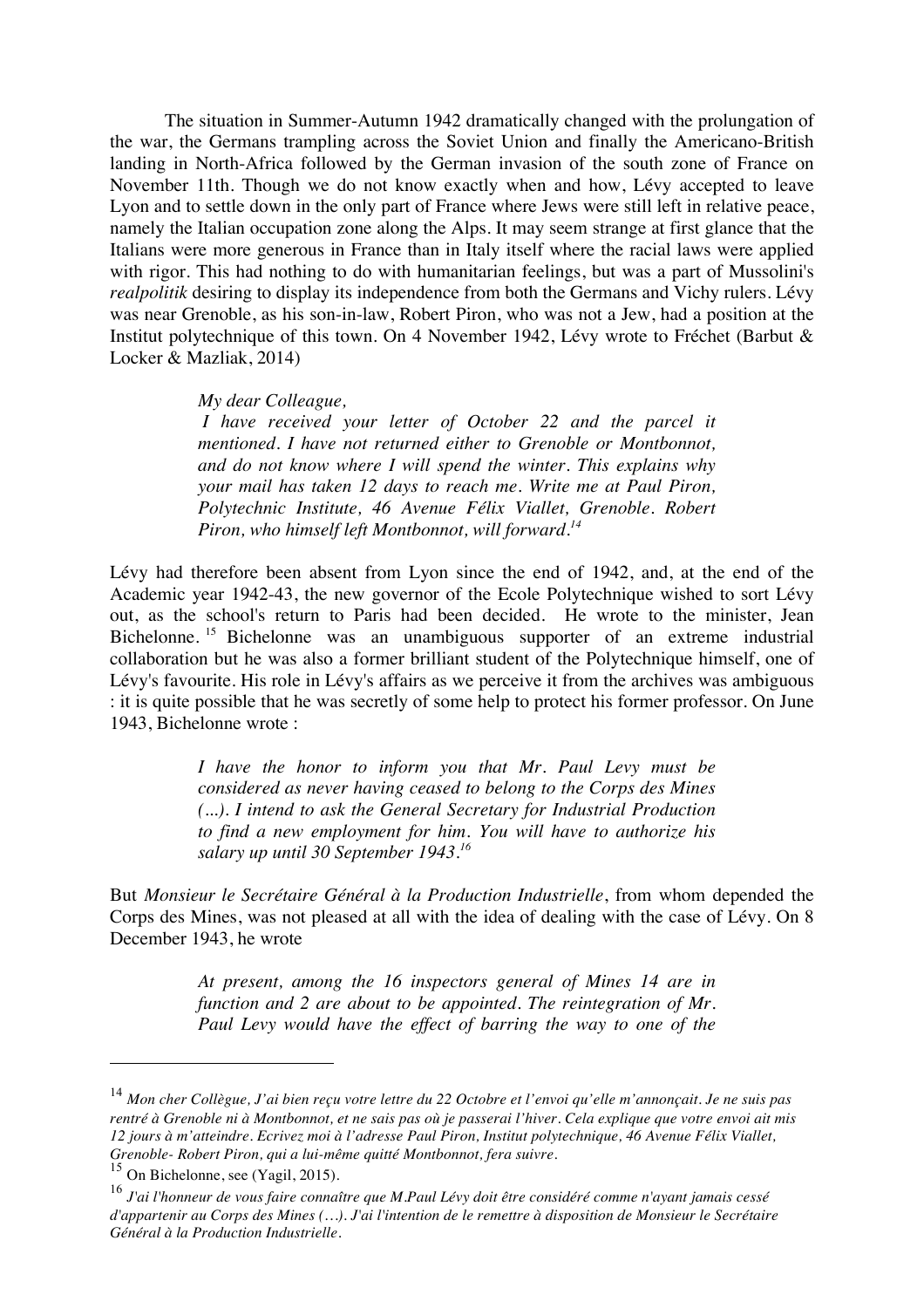*promoted senior engineers. (...) It should be noted that Mr. Paul Levy has never held a regular post. One believes it would be difficult to entrust an engineering mission with a normal service to M.Lévy and his reintegration would subsequently freeze the careers in the service and is of no interest to the administration. 17*

In the last of the war letters sent by Lévy to Fréchet on 29 November 1943, a desperate Lévy wrote

> *Moreover, I just learned that I'm not a professor at the Ecole Polytechnique anymore. In early November, a postal check issued to get the money of my October salary was returned to me as "not sufficient funds". I wrote the administration of the school to ask for explanations. On November 24th, I received a copy of a decision dated June 30th by which the school transfers me to the Corps des Mines on October 1st; it is also apparent from the text of the decision that on April 29th, the governor of the school knew already that I was not to be "re-invested in my job" and asked the Minister how long he had to pay me !!! And all this is legal, if one considers as legal a 1941 regulation subjecting teachers to a decennial reelection, regardless of acquired rights. And now what will the Corps des Mines do with me, having left the place in 1913, and can not give me work for which I have no longer any expertise- and, in addition, with a delay of two months before taking up the post. Will it pay me? (…) I deeply hope that 1944 will see the end of these miseries. 18*

In fact this sordid situation was never resolved, or rather it was resolved only when the Vichy regime was swept away in August 1944. In the meantime, Lévy, with some difficulty, survived in hiding. It is rather a small miracle that he escaped arrest, or worse, as he seems to have been quite often careless, as shown in his correspondence with Fréchet. Laurent Schwartz commented on this carelessness and related it to Lévy's indestructible bourgeois legalism

> *Paul Levy couldn't change his very legalistic habits. For a while, he went around carrying both his true and his false identity cards. With all due respect, this was really stupid. One day a German officer in a train asked for his identity card and he accidentally handed him the one in the name of Levy. By a stroke of unheard-of luck, the German*

<sup>17</sup> *A l'heure actuelle sur 16 inspecteurs généraux des Mines 14 sont en fonction et 2 sont sur le point d'être nommés. La réintégration de M.Paul Lévy aurait donc pour effet de barrer le chemin à l'un des ingénieurs en chef promus. (…) Il convient de noter que M.Paul Lévy n'a jamais fait de service ordinaire. [On] estime qu'il serait difficile de confier un poste d'ingénieur général du service ordinaire à M.Lévy et que la réintégration de M.Lévy aurait pour conséquence de boucher l'avancement sans aucun intérêt pour l'administration.*

<sup>18</sup> *D'autre part, je viens d'apprendre que je ne suis plus professeur à l'Ecole Poly- technique. Au début de novembre, un chèque postal émis pour disposer de mon traitement d'octobre m'est renvoyé comme étant sans provision. J'écris au trésor de l'Ecole pour demander des explications. Je reçois le 24 novembre, copie d'une décision du 30 juin par laquelle l'Ecole me remet le 1er octobre, à la disposition du Corps des Mines ; il ressort d'ailleurs du texte de cette décision que le 29 avril le Gouverneur de l'Ecole savait que je n'étais pas "réinvesti dans mes fonctions" et demandait au Ministre jusqu'à quand il devait me payer !!! Et tout cela est légal, si l'on considère comme légal un statut de 1941 soumettant les professeurs à la réélection décennale, sans tenir compte des droits acquis. Et maintenant que va faire de moi le Corps des Mines, dont j'étais détaché depuis 1913, et qui ne peut me confier des travaux pour lesquels je n'ai plus guère d'aptitude- et à la disposition duquel je ne me mets qu'avec deux mois de retard. Va-t-il me payer ? (…) j'espère bien que 1944 verra la fin de ces misères.*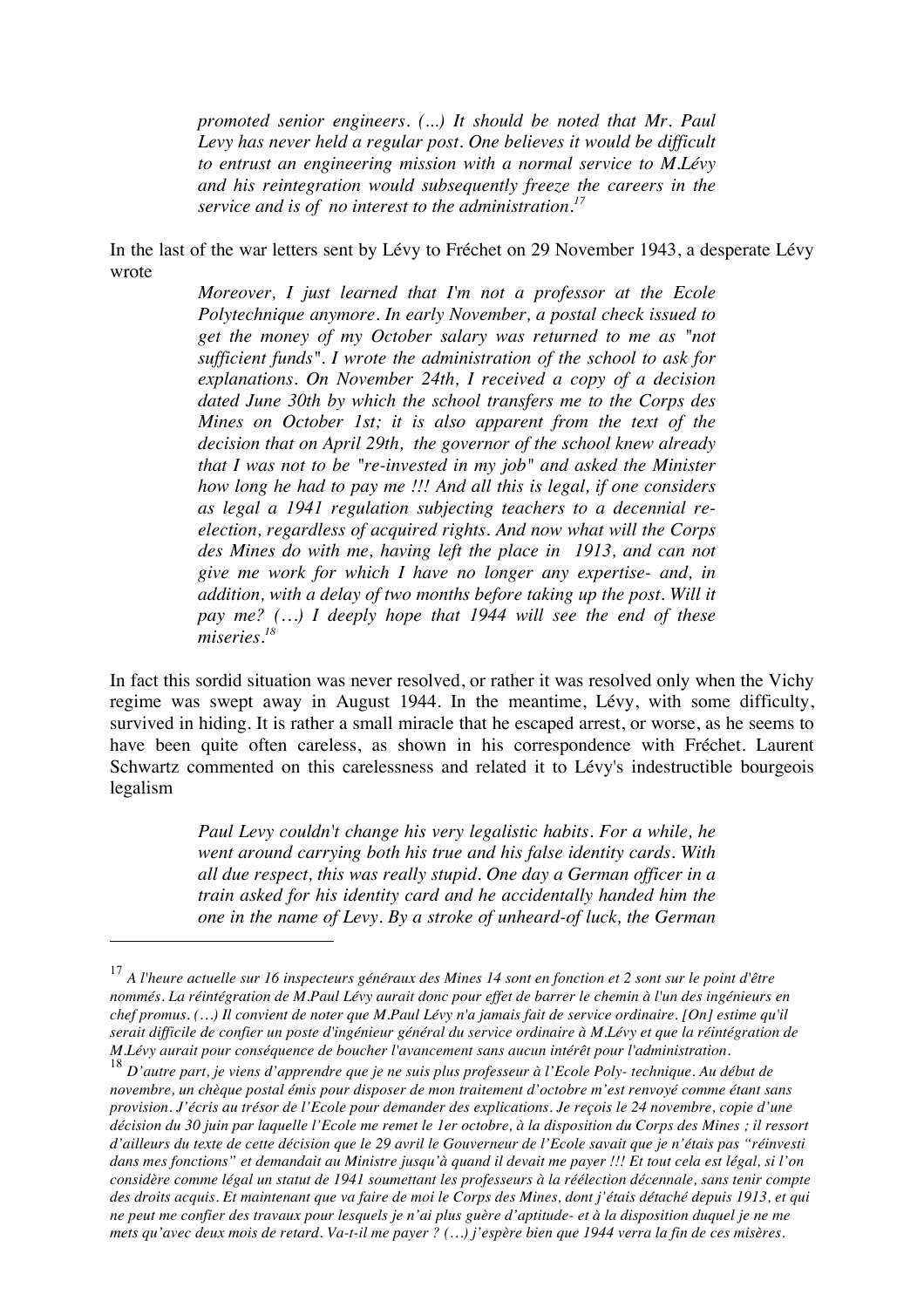*paid no attention and handed it back. And Paul Levy immediately got rid of it. 19*

d- What about the prisoners? $2^{20}$ 

As early as the Fall of 1940, the Germans were interested in reshaping scientific life in occupied Europe and the mathematician Harald Geppert was sent to Paris in order to inquire about the situation of the mathematical community in Paris and in France. Geppert was a committed Nazi and the fanatical Ludwig Bieberbach, the most influential Nazi mathematician, placed him at the head of both German mathematical reviewing journals, the Zentralblatt and the *Jahrbuch*.<sup>21</sup> Geppert came to Paris in December 1940 and wrote a long report for the Minister of Education. Geppert's journey and report have been already extensively commented on by Reinhard Siegmund-Schultze in (Siegmund-Schultze, 2002) and I will just concentrate here on one aspect.

Geppert thought that the right strategy in France would be, through personal contacts, to collect the assent of some first-rate mathematicians ready to work inside a new German dominated international mathematical union. On this ground, he decided to meet Gaston Julia, who had for a long time written reviews for the *Zentrablatt*. Geppert described the meeting at length in his aforementioned report. Though Julia was presented as extremely careful in his words and opinions, Geppert remained convinced he was a possible reliable contact for organizing common works between German and French mathematicians.

A peculiarity of the French situation during the Occupation was the gigantic (more than 2 million!) number of prisoners of war kept in Germany. They were young men, the most powerful working force of France, and their absence was a terrible obstacle to the reconstruction of the country. It was also a source of permanent blackmail from the Germans to which Vichy rulers were unable to resist, supposing they had wanted to, with any efficiency. Among these young men there were also some mathematicians. Julia, whose brother, an engineer in electro-technique, was himself a prisoner, immediately mentioned to Geppert his desire to see his brother come back, but other young mathematicians were also mentioned.

> *A corresponding request has already been made by the economic side. From our fellow mathematicians four men especially come into consideration whose release would be desirable from a culturalpolitical point of view, because they are scientists who have worked previously with Germany, or are known for their loyal attitude to Germany. These are the mentioned men22 1) Jean Leray Oflag XVII A Nr/11526 2) Ville*

<sup>19</sup> (Schwartz, 2001), p.191.

<sup>&</sup>lt;sup>20</sup> A study about the students and academics prisoners of war is presented in (Durand, 1994).

 $21$  See (Segal, 2003), in particular p.355.

<sup>22</sup> *Ein entsprechenden Reklamationsgesuch ist auch von wirtschaftlicher Seite bereits gemacht worden. Von Mathematiker-Kollegen kämen insbesonders 4 Herren in Betracht, deren Freilassung aus kultur-politischen Gründen erwünscht wäre, weil es sich um Wissenschaftler handelt, die bereits früher mit Deutschland zusammengearbeitet haben, oder wegen ihrer loyalen Einstallung zu Deutschland bekannt sind. Es sind dies die Herren*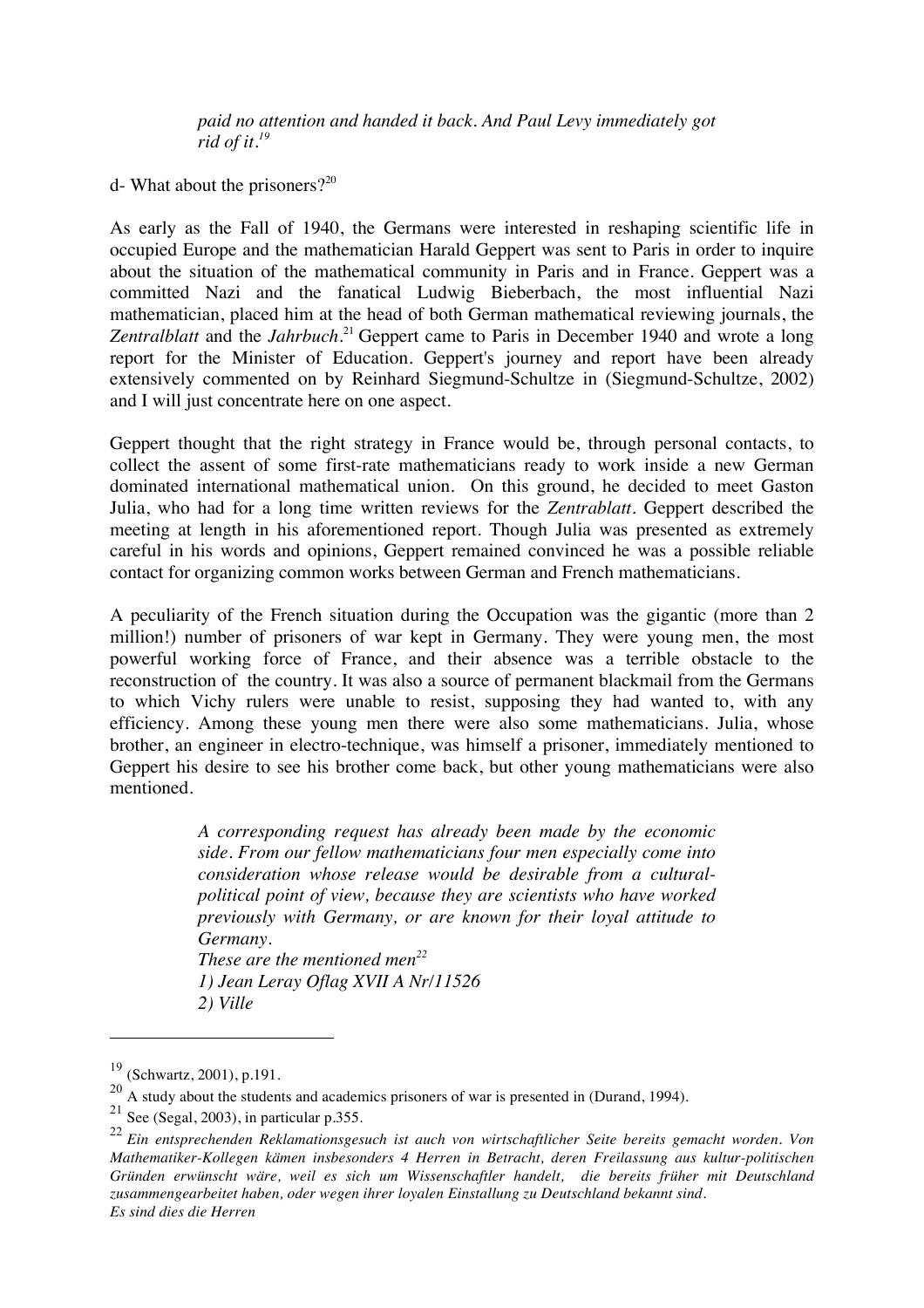## *3) Christian Pauc 4) Jean Favard*

The list was later completed by other names such as Robert Mazet, Henri Pailloux, Jean Kuntzmann, Frédéric Roger and Roger Apéry. Geppert obtained eventually the permission to have some of them working for the *Zentralblatt*. Among the names just mentioned, in fact only Jean Ville returned to France in 1941 for reasons we do not clearly know. It is worth mentioning here that Ville had had a direct knowledge of Hitler's Germany at its very beginning as he was in Berlin during the first months of Nazi power. Soon after he returned to France, Ville obtained his first university position in Lyon. Much additional information on Ville can be found in Glenn Shafer's study in the issue of the *Electronic Journal for History of Probability and Statistics* dedicated to the history of martingales, a notion invented by Ville in his PhD criticizing von Mises' collectives.

## **2 - Doing mathematics**

So far I have commented on institutional aspects of the mathematical life during the Occupation. But, naturally, scientific continued during the whole period, sometimes in a business-as-usual way, sometimes with an opportunistic manipulation of the background circumstances, and sometimes, when scientists threatened by the new political situation were involved, in an amazing hidden way. Here again, I will only provide some examples of these situations.

## a- François Canac

An instance of an opportunistic use of the new spirit offered by the so-called national revolution is given by the creation of the Center for Scientific, Industrial and Marine Research (*Centre de recherches scientifiques, industrelles et maritimes*) in Marseilles, appearing to have been the first proper laboratory created inside the CNRS in 1941. Its director, the acoustician François Canac (1886-1969) had obtained from Charles Jacob the transformation of the Center for research of the navy (*Centre de recherche de la Marine* - CRM) in Toulon into this new laboratory  $23$ . Canac had been the head of the CRM since 1920. In fact it was named so only in 1939, the original name was Center for Submarine War (*Centre de Guerre Sous-Marine*), the structure created by Langevin in 1917 in order to make his first experiments on sonars. Canac wished to avoid the suppression of this institution due to the application of Armistice regarding the military research centers. He pleaded that a multidisciplinary structure where the most theoretical aspects of problems as well as their implementation (possibly industrial) were considered together would very much conform to the new spirit of the CNRS. Due to the relative isolation of France from the outside world, the members of the CRSIM published their results as internal notes and not in journals.

Canac seems to have had a quite wide vision of interdisciplinarity. Thus, one of the research team in the new laboratory was devoted to the "algebraic study of human profiles". The basic idea of its leader, Fernand Ozil (1875-1950) a retired professor of mathematics in Toulon who was quite close to Canac, was to use Fourier decompositions of profile curves on various pictures to get the characteristic "harmonics" for the different human races. (Guthleben, 2009) mentions that Ozil's archives are full of profile pictures carefully sorted by race : "Jewish race", "Gitan race", "Yellow race", "Negro race", "German race" and so on. Most of these pictures were provided by the Ministy of Police in Vichy. Several notes were published by Ozil during the years of the Occupation, but it is worth noting that two more notes were

 $23$  See (Gazanhes, 2000).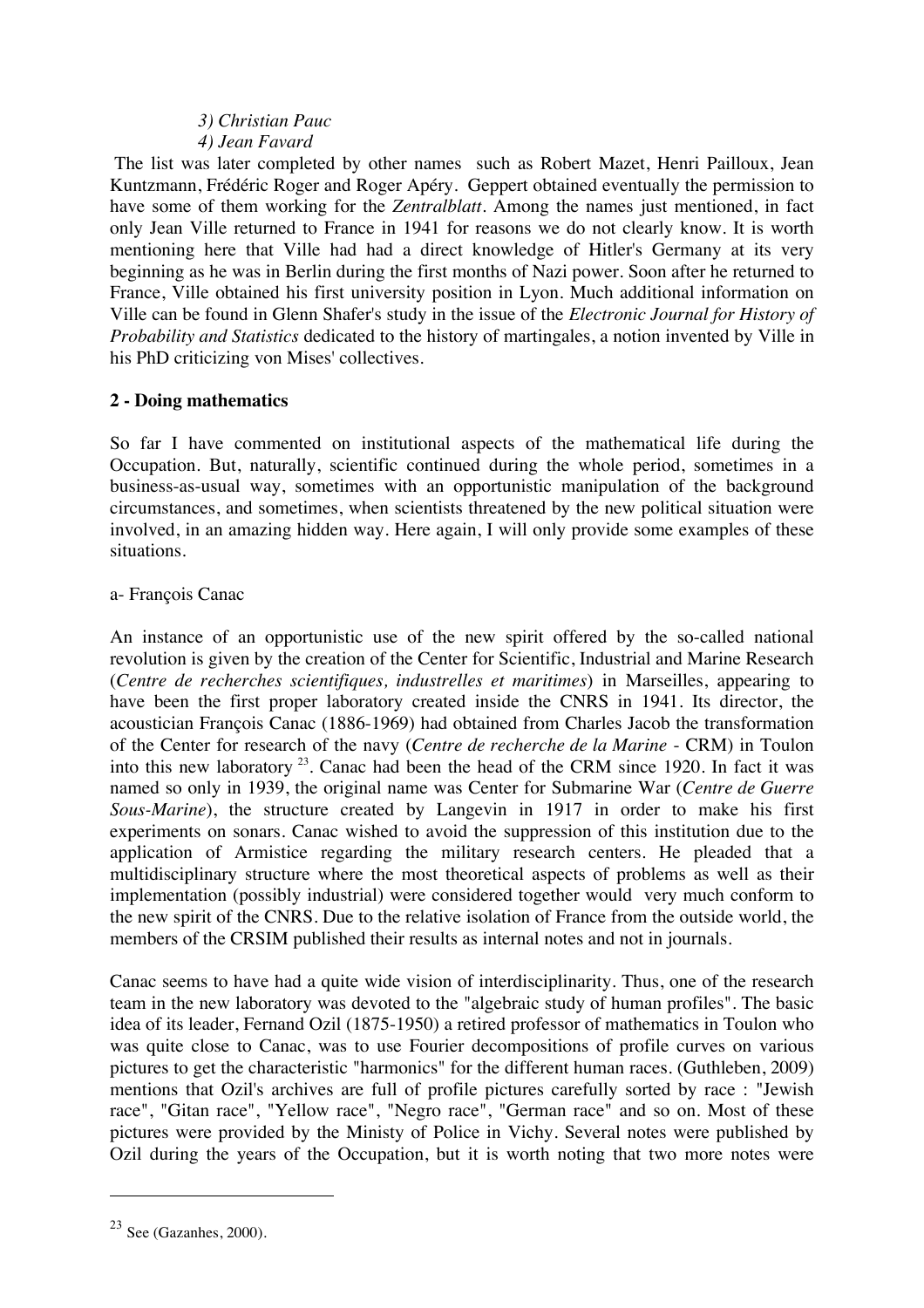published after the Liberation, under the same title. Up to now, I have not been able to discover any connection between Ozil's research and Georges Montandon or Alexis Carrel's fanatical racist studies of the time. It is at the very least reasonable to think that Canac could not be unaware of the echoes to such research in Vichy France.

#### b- Paul Lévy

Quite far from the limelights of the official stage, some mathematicians, reduced to hiding maintained however an amazing mathematical activity. Though Paul Lévy's case cannot be considered as completely representative of the situation of the others, both because of his personal network inherited from his long duty of professor at the Ecole Polytechnique and of his rather special scientific orientation, it contains several aspects common to each. Lévy had always been quite a singular case in the French mathematical community. His choice of probability theory in the aftermath of the Great War, for instance, when all had prepared him to become the French major junior specialist in functional analysis, was never fully accepted or understood by his mentor Hadamard.<sup>24</sup> Moreover, his relationship with the greatest French probabilist of the time, Emile Borel, was tense as Lévy wished to build probability theory on what seemed to him a sounder basis than Borel's views.<sup>25</sup> Lévy's correspondence with Fréchet, which begins precisely with Lévy's discovery of probability, is therefore of a major help to shed some light on Lévy probabilistic conceptions. In 1940, Lévy had become one of the world major specialists of stochastic processes. And then suddenly, the 55 years old mathematician who had produced a torrential flow of publications for more than 20 years was deprived of the possibility to send articles to journals. Moreover, as we have seen, his teaching tasks were also gradually reduced, and for some months in 1943, living in precarious silence in the Italian zone near Grenoble, Paul Lévy had nothing to do other than mathematics while waiting for better days. His luck was to remain in contact with Fréchet who played for him the role of a private registration journal and could also sometimes serve as a hub between Lévy and other mathematicians. The sequence of the eleven long letters from 1943 kept at the *Académie* (and we know by the contents that there were more letters written) shows a Lévy working day and night to obtain a satisfying description of the set *E* of the zeros of the brownian motion trajectory or a good definition for the stochastic integral. They contain a good deal of what was published after the war as an epoch-making book about Brownian motion (Lévy, 1948).

It is not the place here to give details on these sophisticated mathematics<sup>26</sup> but let me however make a small comment related to the particular situation in which Lévy found himself. His clandestine state forced Lévy to go as quickly as possible to the essential in his explanations to Fréchet. Lévy had for sure always been inclined to favor intuitive explanations. This had often been the source of misunderstanding between him and other mathematicians and it fostered the idea that Lévy's works were unreadable.<sup>27</sup> During this clandestine period, urgency made this tendency reach a level never attained before. The following passage of the letter from June 1st proves how Lévy himself was conscious of the fact.

*Theorem: - The stochastic nature of E is invariant through any homography.*

<sup>&</sup>lt;sup>24</sup> See for instance (Barbut & Mazliak, 2008).

<sup>&</sup>lt;sup>25</sup> See (Lévy, 1970), in particular p.82. On Borel's contrasting approach to probability, see (Bustamante, Cléry & Mazliak, 2015).

<sup>26</sup> For details, the reader can consult (Barbut, Locker & Mazliak, 2014).

 $27$  See for instance (Itô, 1998).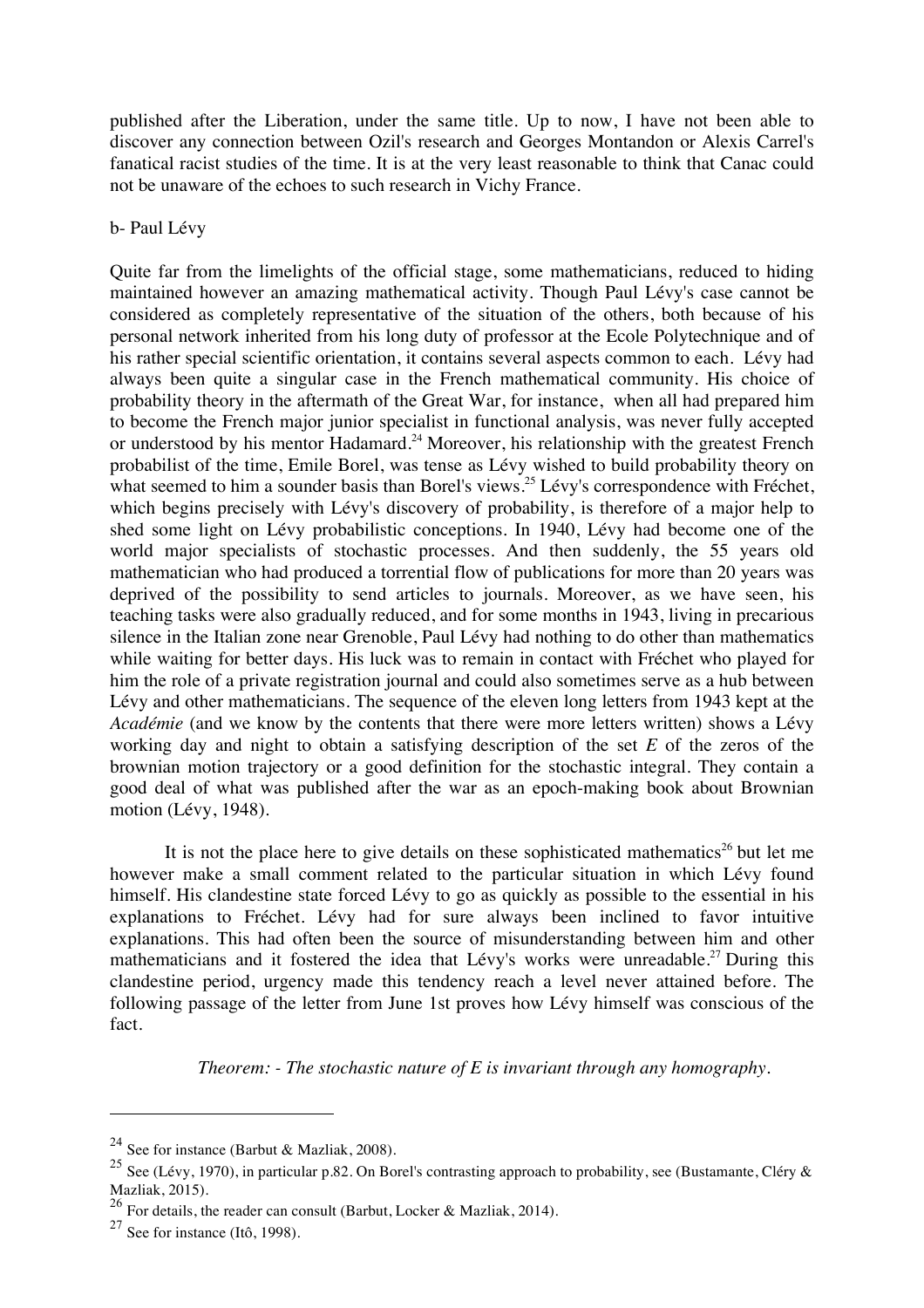*I discovered this theorem, as is proved by the P.S. of my Sunday letter, starting from an individual property of the intervals e whose reunion is complement set of E. I had proposed, assuming known two roots a and b of X (t) to find the probability that two numbers*  $t_0$  *and*  $t_1$  *of the interval (a, b) belong to the same interval e, i.e. that they are separated by no root of X(t). I found that it depends only on the antiharmonic ratio of the numbers*  $a, b, t_0$ and  $t_1$ . As the stochastic nature of e determines that of  $E$ , the above theorem *follows. In fact, it surprised me. But I just found the above explanation relating it to the general properties of the Brownian motion.*

*Although we often disagree on the value of what I call intuitive considerations, I think you share my opinion that this explanation is more interesting than a checking by calculus. 28*

The brief paper (Lévy, 1943), sent by Lévy afterwards to Switzerland during the Summer 1943, was one of the rare publications by Lévy in this difficult period. Lévy introduced there his construction of the Brownian motion by interpolation as a limit in distribution of a discretized process on a dense sequence of times. The invariance by homography of the formulae obtained for the distribution involved in the process allowed Lévy to assert further properties of invariance for the set of zeros. As in his exchanges with Féréchet, he added in the paper<sup>29</sup> a heuristic explanation based on the invariance of Brownian motion by scaling and time inversion.

#### c - Fréchet's activity

As we have seen, Fréchet maintained his connection with Paul Lévy during almost the whole war. In fact, Fréchet with Julia seem to have been the only French mathematicians to keep a permanent visible activity in this difficult period. The delivery of another paper to Fréchet occasioned a journey through Spain and Portugal in 1942. To my knowledge, Julia and Fréchet were the two only French mathematicians to go abroad during this period. If, as we have seen, Julia's political inclinations made the situation plausible, this was really not the case for Fréchet who was perceived as a moderate leftist with his numerous contacts with social scientists such as Maurice Halbwachs,<sup>30</sup> and also as someone not inclined to very positive feelings towards Germany as he had been in charge of the refrancisation of Strasbourg mathematical institute in the 1920s. In the lists established by the Germans as early as Summer 1940 in order to "purify" the professoriate at Paris University, we discover Fréchet's name as a person to be pushed aside ; the first list presents him even as a Jew, which he was not. But somehow, Fréchet's situation regularized and he seemed to have had a quite

<sup>28</sup> *Théorème :* - La nature stochastique de E est invariante par n'importe quelle homographie.

*J'ai découvert ce théorème, comme le prouve le P.S. de ma lettre de dimanche, en partant d'une propriété individuelle des intervalles e dont la réunion constitue l'ensemble complémentaire de E. Je m'étais proposé, en supposant connues deux racines a et b de*  $X(t)$  *de chercher la probabilité que deux nombres*  $t_0$  *et*  $t_1$  *de l'intervalle (a, b) appartiennent à un même intervalle e, c'est à dire qu'ils ne soient séparés par aucune racine de X(t). J'ai trouvé qu'elle ne dépend que du rapport anharmonique des nombres a, b, t<sub>0</sub> et t<sub>1</sub>. Comme la nature stochastique des e détermine celle de E, le théorème ci-dessus en résulte. Il m'a d'ailleurs surpris. Mais je viens d'en trouver l'explication ci-dessus qui le rattache aux propriétés générales du mouvement Brownien.*

*Quoique nous soyons souvent en désaccord sur la valeur de ce j'appelle des considérations intuitives, je pense que vous trouvez comme moi que cette explication est plus intéressante qu'une vérification par le calcul.*

 $29$  (Lévy, 1943), pp.247-248.

<sup>&</sup>lt;sup>30</sup> Fréchet and Halbwachs met in Strasbourg at the beginning of the 1920s. They produced together the amazing book (Fréchet and Halbwachs, 1924) which can be considered as one of the first attempt of social mathematics with use of modern probability in French.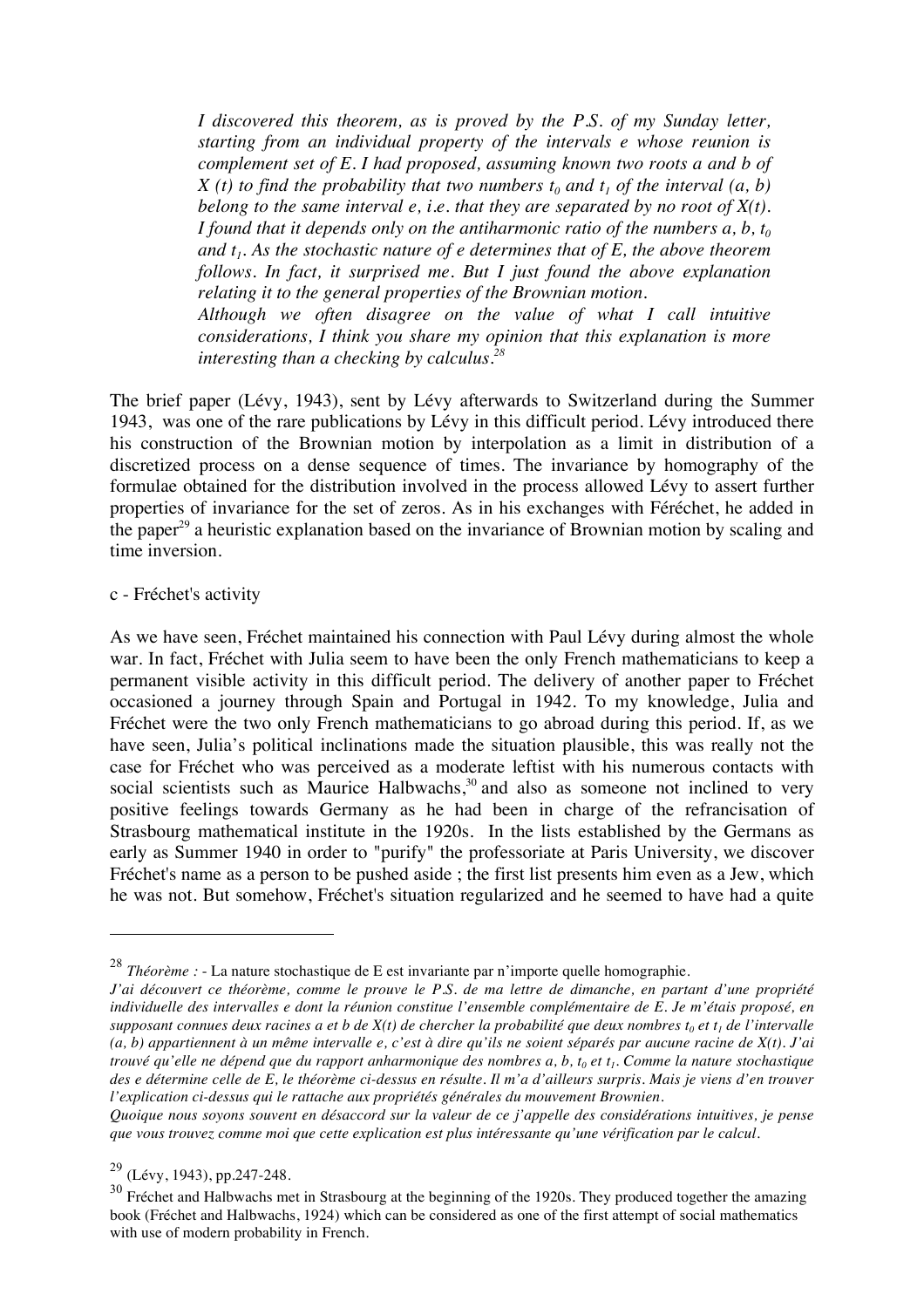normal life during the whole period if we believe his correspondence with Lévy. A remarkable fact is that Fréchet seems not to have had any problems in obtaining the *ausweiser*  he needed to travel from the North to the South zones. In 1941, Fréchet took Borel's succession on the *Chaire de Calcul des Probabilités et Physique Mathématique* at the Sorbonne. At this occasion, Fréchet resumed his correspondence with the Italian probabilist Bruno de Finetti. The exchanges between both men give a singular example of how Fréchet tried to continue his prewar activity despite the difficult circumstances. He had been in contact with his Italian colleague since the beginning of the 1930s when both had exchanges about countable additivity for probability, $31$  a notion deeply criticized by de Finetti. De Finetti was subsequently invited for conferences at the Institut Henri Poincaré and was even put forward to write a fascicle of comments<sup>32</sup> on the international meeting on modern probability organized by Fréchet in Geneva in 1937. 33 In 1941, the exchanges between both men resumed after being interruped in 1940 by the events. Fréchet sent a first letter on 28 May 1941, introduced by the following words

> *Postal communications are again possible between our two countries and I take the opportunity to ask you about a scientific question. I shall obviously refrain myself from any comment on international events, if only to avoid that my letter be stopped by censorship. 34*

Fréchet mentioned to de Finetti that he needed to better understand his concept of `generic' and equivalent events introduced in his IHP conferences. He also informed his Italian colleague about the existence of papers he may have ignored, in particular the talk by Haag at Toronto international congress of mathematicians in 1924 where Haag introduced a model of exchangeability. Fréchet also called his colleague's attention on four notes published by his `new student Loève' that may interest him. We shall comment later on Loève.

Moreover, Fréchet was involved in several tasks he had begun before the war : a reflection about the standardization of statistical terms for the standardization agency AFNOR, several projects about a future laboratory of calculations at the Sorbonne. During the year 1943, he was also very busy with his project of *Aide-mémoire de Statistique Mathématique*. Fréchet wrote to several publishers in May 1943 to enquire about their possible interest for such a publication.

*1 May 1943*

*Dear Publisher,*

*My duties as Professor of Probability Theory and Mathematical Statistics (the only professorship of this kind existing in French universities) have given me the opportunity to see how it would be useful to publish a guide (or aide memoir or small textbook) of mathematical statistics. This would be of great service to a wide and varied audience of professional statisticians, economists, doctors, biologists, psychologists, engineers, astronomers etc.*

 $31$  See (Regazzini, 2013).

 $32$  (de Finetti, 1938).

<sup>&</sup>lt;sup>33</sup> On these aspects, the forthcoming PhD thesis by Matthias Cléry should provide relevant information.

<sup>&</sup>lt;sup>34</sup> Les communications postales étant rétablies entre nos deux pays, j'en profite pour vous adresser une question d'ordre scientifique. Je m'abstiendrai naturellement de toute mention des événements internationaux, ne serait-ce que pour éviter de voir ma lettre arrêtée par la censure.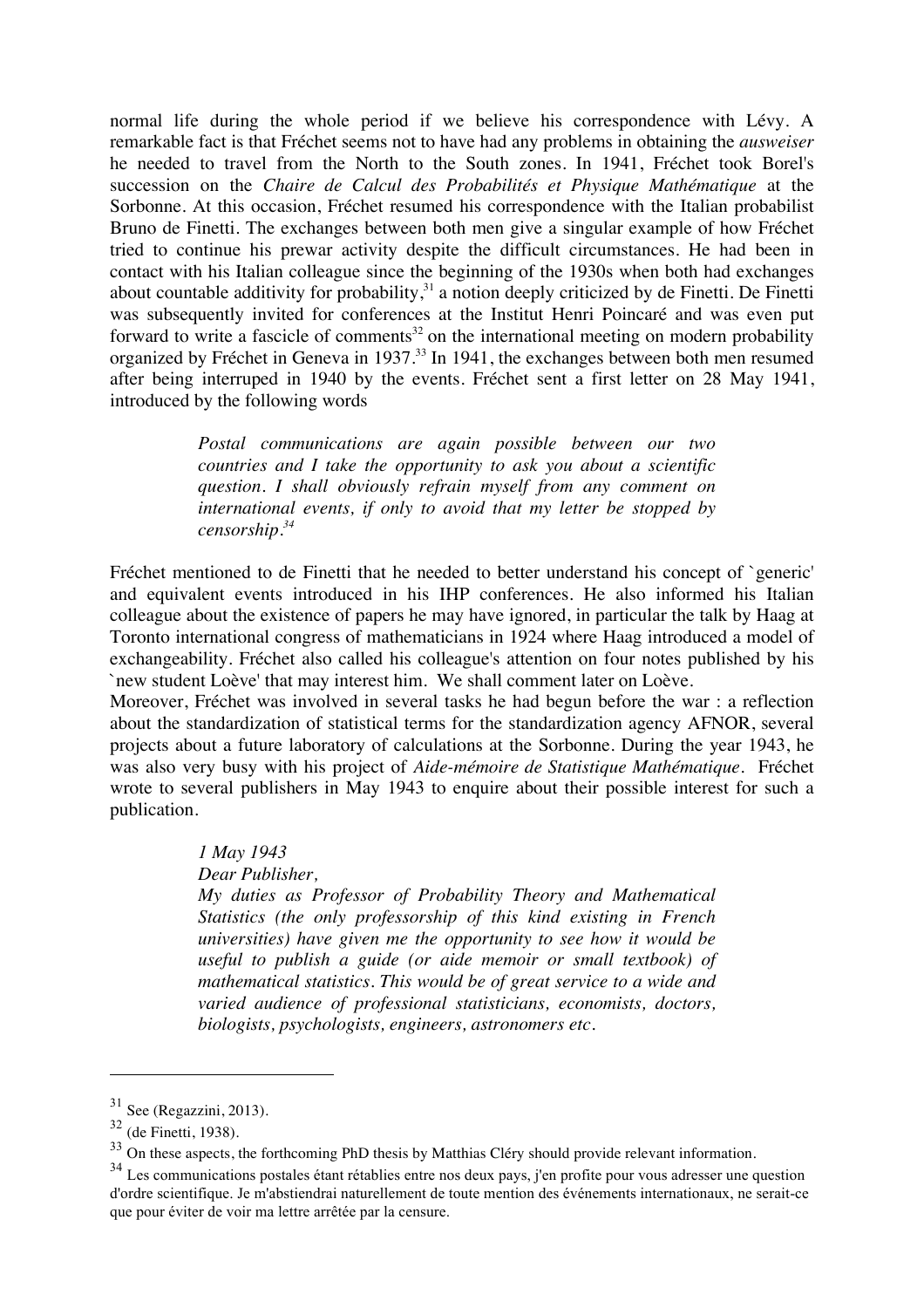*There is already such a textbook, but it is written in English. It was published in America by ten collaborating authors, under the direction of one of them.*

*I am simply asking you to let me know if the publication of a book of the same nature in French may interest you. This would not be in fact for an immediate publication due to the current difficult circumstances, but an agreement to begin immediately the writing of just such a book in order to be able to undertake the publication as soon as normal conditions return. 35*

As seen from the previous letter, Fréchet was playing on a two-level time scale, typical of the period, the year 1943 being the hardest in France with the Germans beginning to be seriously threatened after Stalingrad and the Anglo-American landing in North-Africa. In the short term, Fréchet wanted to gather collaborators to write the book he planned. But he knew that publication itself would be postponed to the, as yet unclear, future.

The publisher Masson accepted the project. During the Summer, Fréchet wrote to some fifteen people to propose a participation. A few refused such as Léopold Durgé de Bernonville (1880-1962), the editor of the Bulletin de la Statistique Générale de la France and a professor at the Statistical Institute of Paris university (ISUP) who wrote to Fréchet to decline his proposition due to the death of his son who was prisoner of war in Hamburg and died during an American bombing of the city. But most accepted and in November 1943, Fréchet was in position to write a circular letter to his contributors with a description of the project. Fréchet's group gathered people with a large spectrum of interest. There were some of his former students at the IHP, who had defended a thesis in probability at the end of the 1930s, such as Robert Fortet, Jean Ville or Gustave Malécot, 36 the three having just obtained their first university position in occupied France.<sup>37</sup> He asked also older members of his network to participate, forming a group with a wide spectrum of interests. Specialists in mathematical finance such as Henri Eyraud, actuaries such as Lucien Féraud, engineers such as Maurice Dumas, economists such as François Divisia or Maurice Roy, biologists such as Georges Teissier and others. Fréchet also used this occasion to help people in a difficult personal situation. He proposed Ky Fan,<sup>38</sup> a Chinese student who arrived in France in 1939 and defended a PhD in 1941 under Fréchet's direction to act as a secretary of the publication.

<sup>35</sup> <sup>35</sup> 1er mai 1943

Monsieur l'Editeur,

Mes fonctions de Professeur titulaire de Calcul des Probabilités et Statistique Mathématique (la seule chaire de cette nature existant dans les universités françaises) m'ont donné l'occasion de constater combien serait utile la publication d'un formulaire (ou aide-mémoire ou manuel) de statistique mathématqiue. Celui-ci rendrait de grands services à un public étendu et varié de statisticiens professionnels, économistes, médecins, biologistes, psychologues, ingénieurs, astronomes etc.

Il existe bien un tel manuel mais il est rédigé en anglais. Il a été publié en Amérique par une dizaine d'auteurs en collaboration, sous la direction de l'un d'eux.

Je viens vous prier de me faire savoir si la publication d'un ouvrage de même nature, en français, vous intéresserait. Il ne s'agit pas du reste d'une impression immédiate dans les circonstances difficiles actuelles, mais d'un accord en vue de la rédaction, à commencer immédiatement, de ce livre, afin d'être en état d'en entreprendre l'impression dès le retour des conditions normales.

 $36$  See (Leloup, 2010).

<sup>37</sup> Fortet was appointed in Caen in 1942, Ville and Malécot in Lyon in 1943.

 $38$  Few documents are still available on Ky Fan's amazing life. After his French period, he eventually went to USA and finished his life as professor at the University of California. There is a wikipedia page on him with a few references.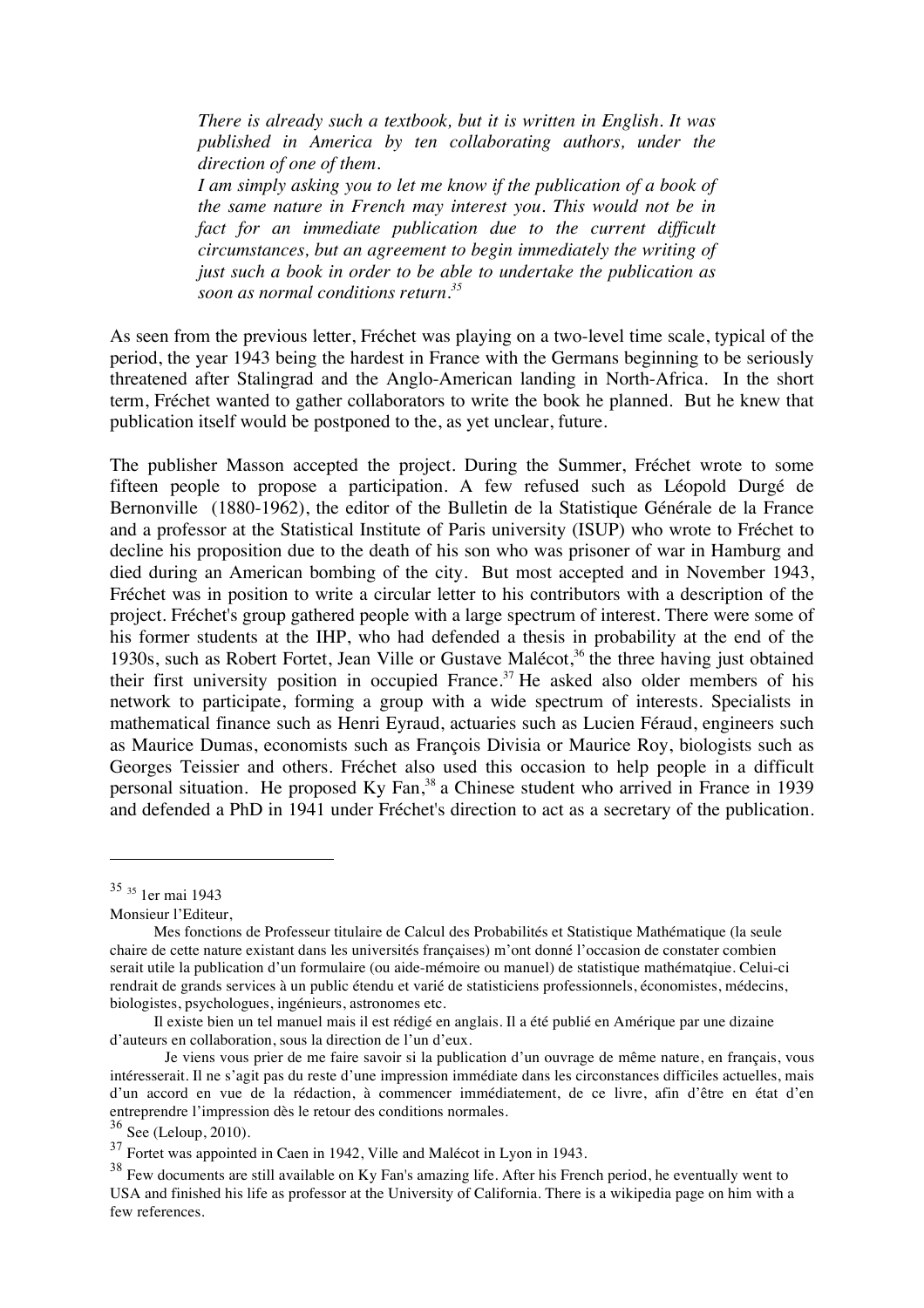He also proposed a chapter to the Russian refugee Vladimir Kostitzin<sup>39</sup> who gladly accepted the task in a difficult time for him.

The difficulties anticipated by Fréchet were in fact worse than expected and the book was never published, and probably never written. During the hard first semester of 1944, there was scant desire to set their minds to the task. At least, Fréchet did not forget his student Ky Fan as is proved by the publication, soon after the end of the war in 1946, of a small book Introduction to combinatorial topology' written by them both (Fan & Fréchet, 1946).

The fact that Fréchet helped several mathematicians in difficulty during the occupation is also testified by Maurice Loève's case. Michel Loève,<sup>40</sup> who had defended a thesis in probability in 1941, was in 1944 prisoner in a camp for British nationals where he was sent with his wife : his extraordinary luck was that, due to his British passport obtained during his childhood in Egypt, the Germans accepted, possibly partly on Fréchet's insistence, his transfer out of the camp in Drancy where he was first transfered as a Jew. Loève remained in contact with Fréchet (and through him with Lévy) during the whole war. In July 1944, as shown by an amazing postcard sent from Loève's prisoner camp in Vittel, Fréchet obtained a prize for his PhD.

### **Conclusion**

As mentioned above, the present paper gives obviously only a scattered picture of the intricate situation of mathematical activity in France during WW2. I presented a kind of patchwork intending to illustrate the complex situation in which the mathematicians of the period (as the country as a whole) tried to find a way to live among these difficult circumstances. Apart from the persecuted parts of the population (communists, freemasons, and above all Jews who were proportionally more numerous in education, and especially in universities, than in other domains of activity), and from the small number of committed followers of the new regime, we mostly find in this picture the grey zone of a community trying to adapt to the difficulties of time in order to be able to go on with business as usual. This in turn frequently led to ambiguous situations in which many scientists, often politically committed to the left, accepted to play the role Vichy attributed to them, including the propaganda and the repression programs. At the Liberation, except for a tiny number of fanatical collaborators, the scientific community was left untouched by the fourth Republic. For many people, the period of the occupation and its ambiguities heralded the end of the scientist-politician that the first half of the century had known (think about Painlevé or Borel among mathematicians) and the beginning of a technocratic governance of science.

#### *References*

 $\overline{a}$ 

**(Audin, 2009)** Audin, Michèle. Publier sous l'occupation I. Autour du cas de Jacques Feldbau et de l'Académie des sciences. Revue d'histoire des mathématiques 15.1 7-57. 2009

**(Barbut & Locker & Mazliak, 2015)** Barbut Marc & Locker Bernard & Mazliak Laurent. Paul Lévy Maurice Fréchet. 50 years of mathematical correspondence. Springer, 2015

**(Barbut & Mazliak, 2008)** Barbut, Marc & Mazliak, Laurent. On a letter of Paul Lévy to Maurice Dumas. Electronic Journal for History of probability and statistics. (www.jehps.net) 4, 1, 2008

<sup>39</sup> On Kostizin, the forthcoming thesis (Perfettini, 2018) will provide important information.

<sup>40</sup> On Loève, consult (Simon, 2010).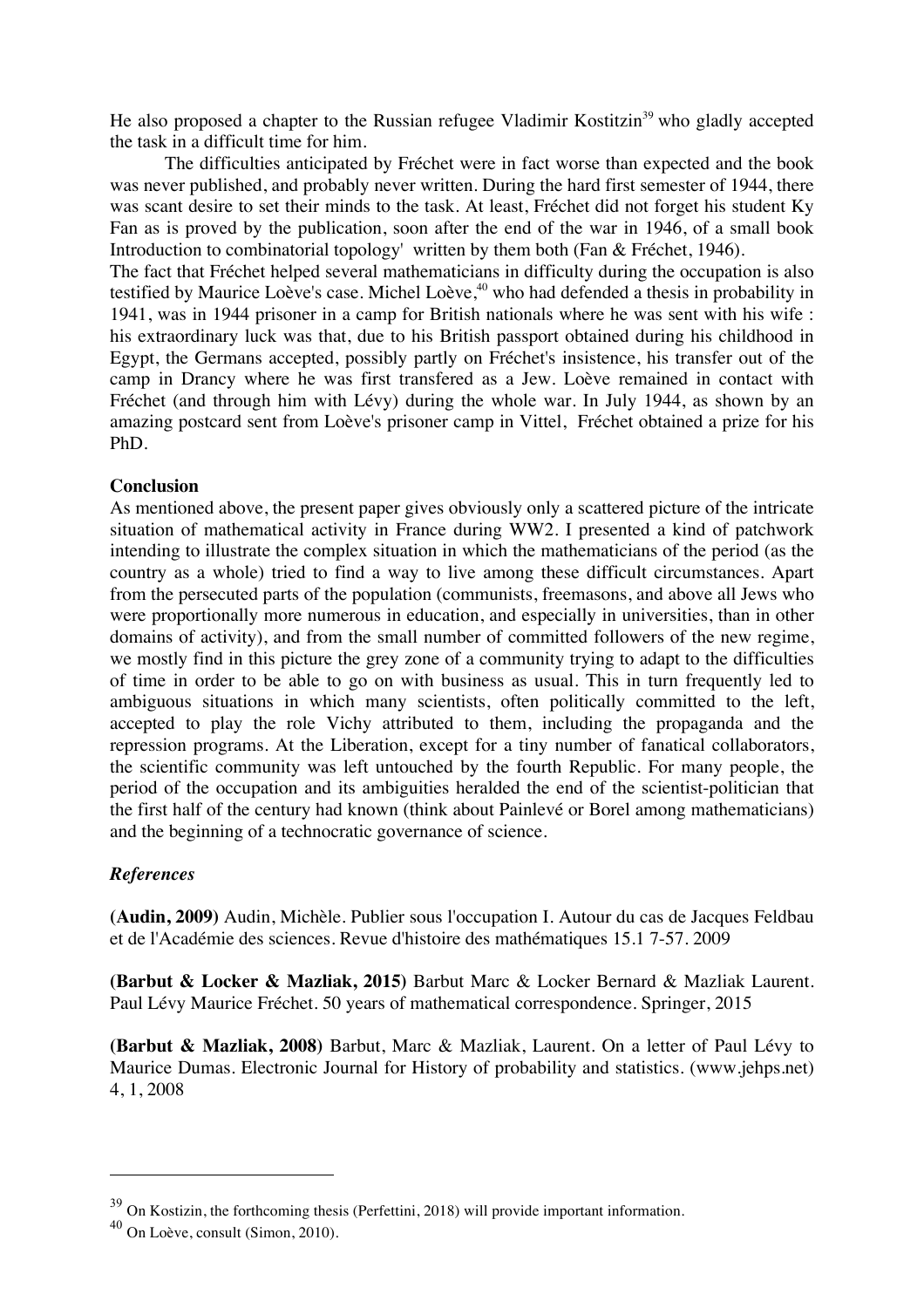**(Blay, 2012)** Blay, Michel. Les ordres du chef. Culte de l'autorité et ambitions technocratiques: le CNRS sous Vichy. Armand Colin, 2012

**(Bustamante & Cléry & Mazliak, 2015)** Bustamante, Martha-Cecilia & Cléry, Matthias & Mazliak, Laurent. Le Traité du calcul des probabilités et de ses applications: étendue et limites d'un projet borélien de grande envergure (1921-1939). North-Western European Journal of Mathematics, 1, 85-123, 2015

**(Chevassus-au-Louis, 2004)** Chevassus-au-Louis, Nicolas. Savants sous l'Occupation. Enquête sur la vie scientifique française entre 1940 et 1944. Seuil, 2004

**(Cléry, 2018)** Cléry, Matthias. Les probabilités à l'Institut Henri Poincaré: conférences et relations internationales (1928-1940). Thèse de doctorat, Université Paris-Sud, 2018.

**(Fan & Fréchet, 1946)** Fan, Ky et Fréchet, Maurice. Introduction à la topologie combinatoire, vol. I : Initiation, Paris, Vuibert, 1946

**(de Finetti, 1938)** de Finetti, Bruno. Compte-Rendu critique du colloque de Genève sur la théorie des probabilités. Fascicule 8. Actualités industrielles 766. 1938

**(Fishman, 1991)** Fishman Sarah. Grand delusions : the unintended consequences of Vichy France's prisoner of war propaganda. Journal of Contemp. History, 26, 2. 229-254, 1991

**(Fréchet & Halbwachs, 1924)** Fréchet, Maurice and Halbwachs, Maurice. Le calcul des probabilités à la portée de tous. Dunod, 1924. Réédition commentée par Brian, Eric & Lavenant, Hugo & Mazliak, Laurent. Presses Universitaires de Strasbourg, 2017.

**(Gazanhes, 2000)** Gazanhes, Claude. « Du laboratoire de la guerre sous-marine de Toulon au laboratoire de mécanique et d'acoustique de Marseille », La revue pour l'histoire du CNRS, 2, 2000

**(Guigueno, 2000)** Guigueno, Vincent. La formation d'une élite à l'épreuve in Baruch, Marc Olivier et Guigueno, Vincent. Le choix des X, L'École polytechnique et les polytechniciens, 1939-1945, Fayard, 2000

**(Guthleben, 2009)** Guthleben, Denis. Histoire du CNRS de 1939 à nos jours. Une ambition nationale pour la science, Armand Colin, 2009

**(Itô, 1998)** Itô, Kyoshi (1998). My sixty years in studies of probability theory. Acceptance speech of the Kyoto Prize in basic sciences. Downloadable from the site of the Inamori fundation. Available at http://www.inamori-f.or.jp.

**(Laborie, 2001)** Laborie, Pierre. Les Français des années troubles : de la guerre d'Espagne à la Libération, Édition du Seuil, Points-Histoire, Paris, 2001

**(Leloup, 2010)** Leloup, Juliette. Dissertations on Probability in Paris in the 1930s. Electronic Journal for History of Probability and Statistics Vol 6, n°2. 2010

**(Lévy, 1943)** Lévy, Paul. Un théorème d'invariance projective relatif au mouvement brownien. Commentarii Mathematici Helvetici, 16, 242-248, 1943.